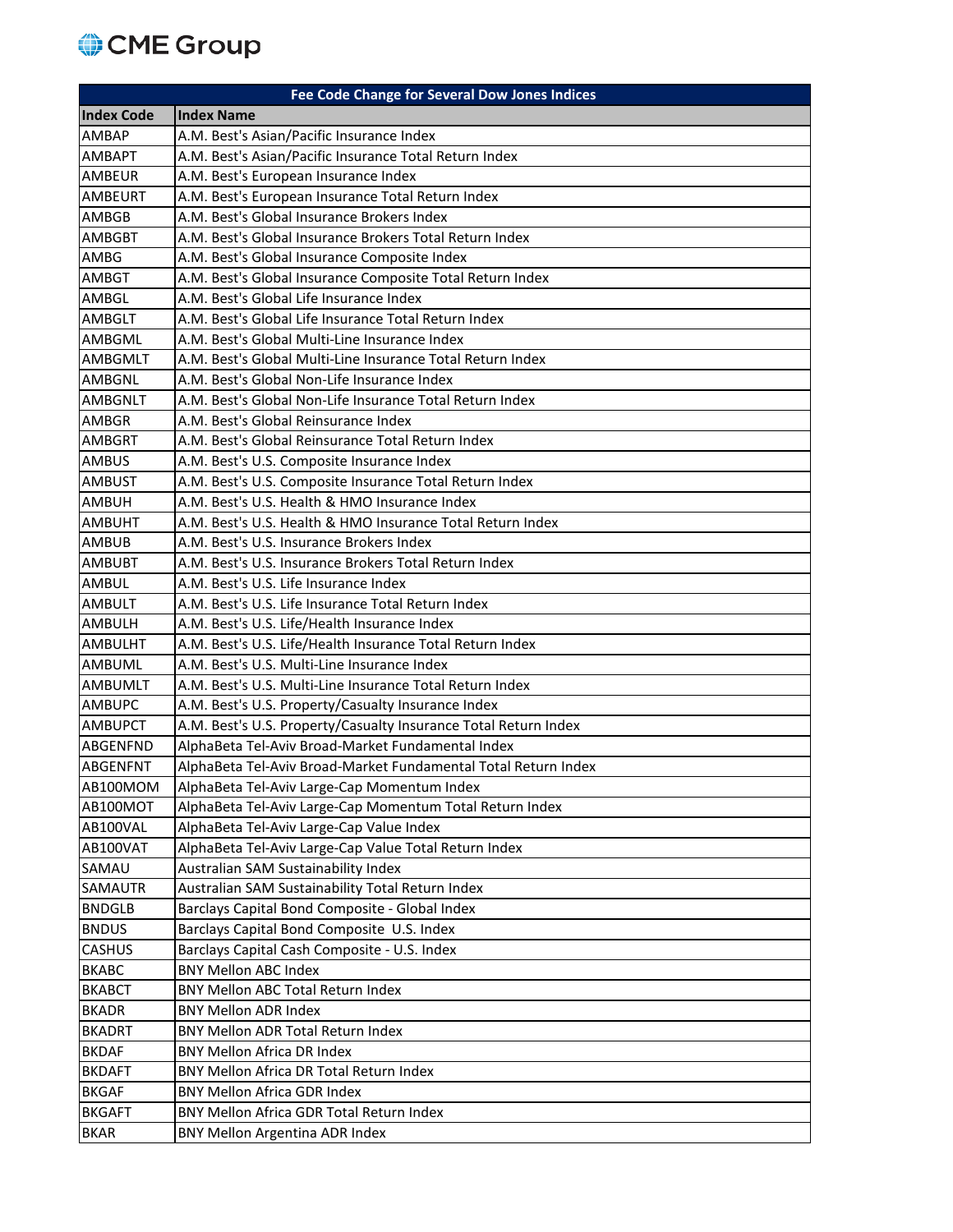

| <b>BKART</b>     | BNY Mellon Argentina ADR Total Return Index                  |
|------------------|--------------------------------------------------------------|
| <b>BKTAS</b>     | <b>BNY Mellon Asia 50 ADR Index</b>                          |
| <b>BKTAST</b>    | BNY Mellon Asia 50 ADR Total Return Index                    |
| <b>BKAS</b>      | <b>BNY Mellon Asia ADR Index</b>                             |
| <b>BKAST</b>     | BNY Mellon Asia ADR Total Return Index                       |
| <b>BKCAS</b>     | <b>BNY Mellon Asia Classic ADR Index</b>                     |
| <b>BKCAST</b>    | BNY Mellon Asia Classic ADR Total Return Index               |
| <b>BKDAS</b>     | BNY Mellon Asia DR Index                                     |
| <b>BKDAST</b>    | <b>BNY Mellon Asia DR Total Return Index</b>                 |
| <b>BKGAS</b>     | <b>BNY Mellon Asia GDR Index</b>                             |
| <b>BKGAST</b>    | BNY Mellon Asia GDR Total Return Index                       |
| <b>BKDEA</b>     | BNY Mellon Asia/Pacific Emerging DR Index (USD)              |
| <b>BKDEATR</b>   | BNY Mellon Asia/Pacific Emerging DR Total Return Index (USD) |
| <b>BKAU</b>      | <b>BNY Mellon Australia ADR Index</b>                        |
| <b>BKAUT</b>     | BNY Mellon Australia ADR Total Return Index                  |
| <b>BKCAU</b>     | <b>BNY Mellon Australia Classic ADR Index</b>                |
| <b>BKCAUT</b>    | BNY Mellon Australia Classic ADR Total Return Index          |
| <b>BKCAT</b>     | <b>BNY Mellon Austria Classic ADR Index</b>                  |
| <b>BKCATT</b>    | BNY Mellon Austria Classic ADR Total Return Index            |
| <b>BKCBM</b>     | BNY Mellon Basic Materials Classic ADR Index                 |
| <b>BKCBMT</b>    | BNY Mellon Basic Materials Classic ADR Total Return Index    |
| <b>BKBE</b>      | BNY Mellon Belgium ADR Index                                 |
| <b>BKBET</b>     | BNY Mellon Belgium ADR Total Return Index                    |
| <b>BKCBE</b>     | BNY Mellon Belgium Classic ADR Index                         |
| <b>BKCBETR</b>   | BNY Mellon Belgium Classic ADR Total Return Index            |
| <b>BKBR</b>      | <b>BNY Mellon Brazil ADR Index</b>                           |
| <b>BKBRT</b>     | BNY Mellon Brazil ADR Total Return Index                     |
| <b>BKCBR</b>     | <b>BNY Mellon Brazil Classic ADR Index</b>                   |
| <b>BKCBRT</b>    | BNY Mellon Brazil Classic ADR Total Return Index             |
| <b>BKBRICHTR</b> | BNY Mellon Bric ADR Total Return Index CAD Hedged            |
| <b>BKBRICH</b>   | BNY Mellon Bric Select ADR Index CAD Hedged                  |
| <b>BKBRIC</b>    | BNY Mellon BRIC Select ADR IndexSM                           |
| <b>BKBRICC</b>   | BNY Mellon BRIC Select ADR IndexSM (CAD)                     |
| <b>BKBRICT</b>   | BNY Mellon BRIC Select ADR Total Return Index                |
| <b>BKBRICCT</b>  | BNY Mellon BRIC Select ADR Total Return Index (CAD)          |
| <b>BKCL</b>      | BNY Mellon Chile ADR Index                                   |
| <b>BKCLT</b>     | BNY Mellon Chile ADR Total Return Index                      |
| <b>BKCN</b>      | <b>BNY Mellon China ADR Index</b>                            |
|                  |                                                              |
| <b>BKCNT</b>     | BNY Mellon China ADR Total Return Index                      |
| <b>BKCCN</b>     | <b>BNY Mellon China Classic ADR Index</b>                    |
| <b>BKCCNT</b>    | BNY Mellon China Classic ADR Total Return Index              |
| <b>BKTCN</b>     | <b>BNY Mellon China Select ADR Index</b>                     |
| <b>BKCNC</b>     | BNY Mellon China Select ADR Index (CAD)                      |
| <b>BKCNCH</b>    | BNY Mellon China Select ADR Index CAD Hedged                 |
| <b>BKTCNT</b>    | BNY Mellon China Select ADR Total Return Index               |
| <b>BKCNCTR</b>   | BNY Mellon China Select ADR Total Return Index (CAD)         |
| <b>BKCNCHTR</b>  | BNY Mellon China Select ADR Total Return Index CAD Hedged    |
| <b>BKXYD</b>     | BNY Mellon China Xia Y? Dai ADR Index                        |
| <b>BKXYDTR</b>   | BNY Mellon China Xia Y? Dai ADR Total Return Index           |
| <b>BKCAX</b>     | <b>BNY Mellon Classic ADR Index</b>                          |
| <b>BKCAXT</b>    | BNY Mellon Classic ADR Total Return Index                    |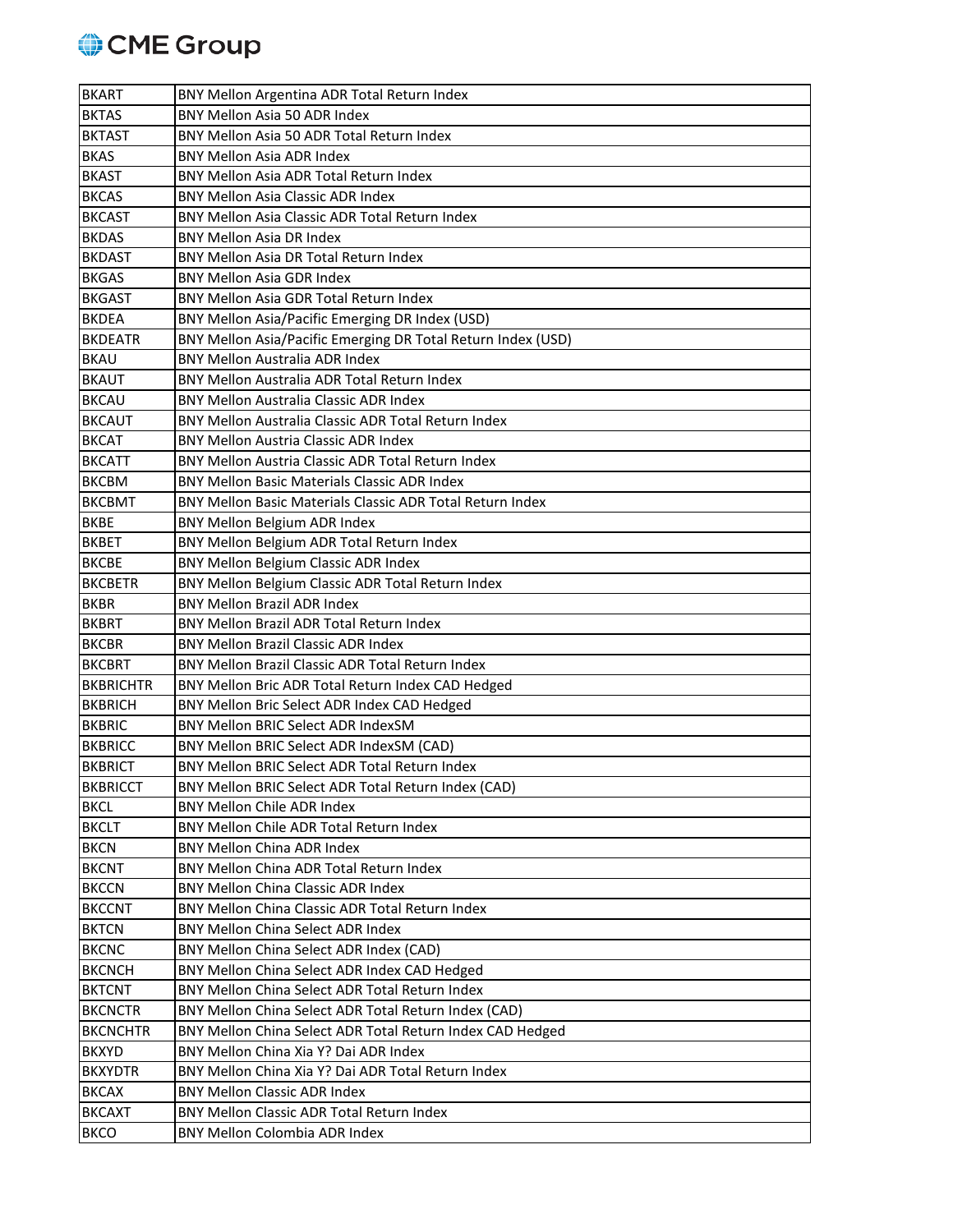

| <b>BKCOT</b>   | BNY Mellon Colombia ADR Total Return Index                  |
|----------------|-------------------------------------------------------------|
| <b>BKCDRI</b>  | BNY Mellon Composite Depositary Receipt Index               |
| <b>BKCDRIT</b> | BNY Mellon Composite Depositary Receipt Total Return Index  |
| <b>BKDRX</b>   | BNY Mellon Composite DR Index                               |
| <b>BKDRXT</b>  | BNY Mellon Composite DR Total Return Index                  |
| <b>BKGDR</b>   | BNY Mellon Composite GDR Index                              |
| <b>BKGDRT</b>  | BNY Mellon Composite GDR Total Return Index                 |
| <b>BKCGC</b>   | BNY Mellon Consumer Goods Classic ADR Index                 |
| <b>BKCGCT</b>  | BNY Mellon Consumer Goods Classic ADR Total Return Index    |
| <b>BKCSC</b>   | <b>BNY Mellon Consumer Services Classic ADR Index</b>       |
| <b>BKCSCT</b>  | BNY Mellon Consumer Services Classic ADR Total Return Index |
| <b>BKDK</b>    | <b>BNY Mellon Denmark ADR Index</b>                         |
| <b>BKDKT</b>   | BNY Mellon Denmark ADR Total Return Index                   |
| <b>BKCDK</b>   | <b>BNY Mellon Denmark Classic ADR Index</b>                 |
| <b>BKCDKT</b>  | BNY Mellon Denmark Classic ADR Total Return Index           |
| <b>BKTDM</b>   | BNY Mellon Developed Markets 100 ADR Index                  |
| <b>BKTDMT</b>  | BNY Mellon Developed Markets 100 ADR Total Return Index     |
| <b>BKDM</b>    | BNY Mellon Developed Markets ADR Index                      |
| <b>BKDMT</b>   | BNY Mellon Developed Markets ADR Total Return Index         |
| <b>BKCDM</b>   | BNY Mellon Developed Markets Classic ADR Index              |
| <b>BKCDMT</b>  | BNY Mellon Developed Markets Classic ADR Total Return Index |
| <b>BKDEE</b>   | BNY Mellon Eastern Europe DR Index                          |
| <b>BKDEET</b>  | BNY Mellon Eastern Europe DR Total Return Index             |
| <b>BKGEE</b>   | BNY Mellon Eastern Europe GDR Index                         |
| <b>BKGEET</b>  | BNY Mellon Eastern Europe GDR Total Return Index            |
| <b>BKGEEX</b>  | BNY Mellon Eastern Europe x- Russia GDR Index               |
| <b>BKGEEXT</b> | BNY Mellon Eastern Europe x- Russia GDR Total Return Index  |
| <b>BKGEG</b>   | BNY Mellon Egypt GDR Index                                  |
| <b>BKGEGT</b>  | BNY Mellon Egypt GDR Total Return Index                     |
| <b>BKEAXI</b>  | BNY Mellon Emerging Asia ex-India DR Index                  |
| <b>BKEAXIT</b> | BNY Mellon Emerging Asia ex-India DR Total Return Index     |
| <b>BKTEM</b>   | BNY Mellon Emerging Markets 50 ADR Index                    |
| <b>BKTEMT</b>  | BNY Mellon Emerging Markets 50 ADR Total Return Index       |
| <b>BKEM</b>    | BNY Mellon Emerging Markets ADR Index                       |
| <b>BKEMT</b>   | BNY Mellon Emerging Markets ADR Total Return Index          |
| <b>BKCEM</b>   | BNY Mellon Emerging Markets Classic ADR Index               |
| <b>BKCEMT</b>  | BNY Mellon Emerging Markets Classic ADR Total Return Index  |
| <b>BKDEM</b>   | BNY Mellon Emerging Markets DR Index                        |
| <b>BKDEMT</b>  | BNY Mellon Emerging Markets DR Total Return Index           |
| <b>BKGEM</b>   | BNY Mellon Emerging Markets GDR Index                       |
| <b>BKGEMT</b>  | BNY Mellon Emerging Markets GDR Total Return Index          |
| <b>BKEUL</b>   | <b>BNY Mellon Euroland ADR Index</b>                        |
| <b>BKEULT</b>  | BNY Mellon Euroland ADR Total Return Index                  |
| <b>BKEPA</b>   | BNY Mellon Euro-Pacific Select ADR Index                    |
| <b>BKEPAT</b>  | BNY Mellon Euro-Pacific Select ADR Total Return Index       |
| <b>BKEUR</b>   | BNY Mellon Europe ADR Index                                 |
| <b>BKEURT</b>  | BNY Mellon Europe ADR Total Return Index                    |
| <b>BKCEU</b>   | BNY Mellon Europe Classic ADR Index                         |
| <b>BKCEUT</b>  | BNY Mellon Europe Classic ADR Total Return Index            |
| <b>BKTEUR</b>  | BNY Mellon Europe Select ADR Index                          |
| <b>BKTEURT</b> | BNY Mellon Europe Select ADR Total Return Index             |
| <b>BKEOG</b>   | BNY Mellon European Oil & Gas ADR Index                     |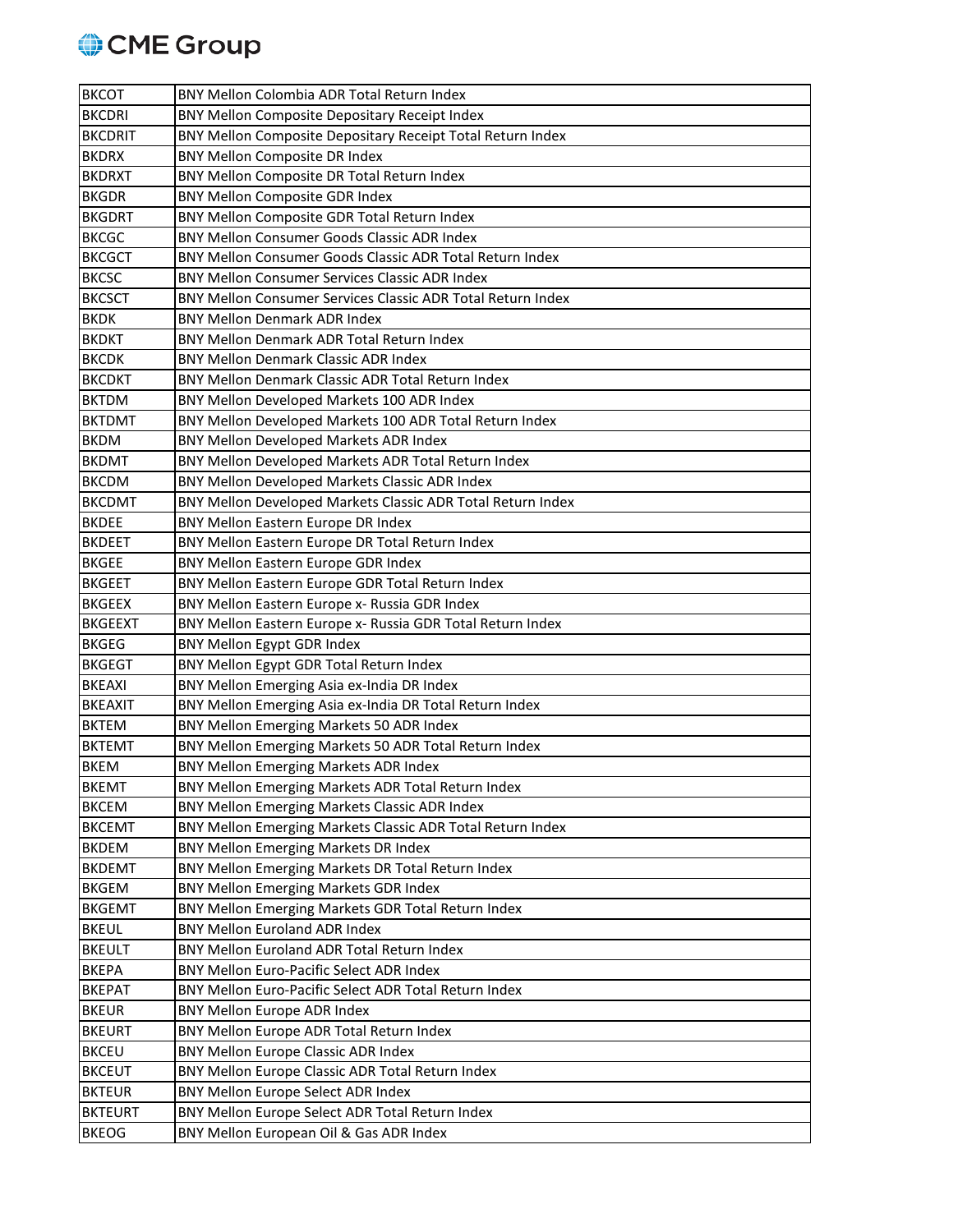

| <b>BKEOGT</b>   | BNY Mellon European Oil & Gas ADR Total Return Index          |
|-----------------|---------------------------------------------------------------|
| <b>BKETL</b>    | BNY Mellon European Telecom ADR Index                         |
| <b>BKETLT</b>   | BNY Mellon European Telecom ADR Total Return Index            |
| <b>BKCFN</b>    | <b>BNY Mellon Financials Classic ADR Index</b>                |
| <b>BKCFNT</b>   | BNY Mellon Financials Classic ADR Total Return Index          |
| <b>BKFI</b>     | <b>BNY Mellon Finland ADR Index</b>                           |
| <b>BKFIT</b>    | BNY Mellon Finland ADR Total Return Index                     |
| <b>BKCFI</b>    | <b>BNY Mellon Finland Classic ADR Index</b>                   |
| <b>BKCFITR</b>  | BNY Mellon Finland Classic ADR Total Return Index             |
| <b>BKFR</b>     | <b>BNY Mellon France ADR Index</b>                            |
| <b>BKFRT</b>    | BNY Mellon France ADR Total Return Index                      |
| <b>BKCFR</b>    | <b>BNY Mellon France Classic ADR Index</b>                    |
| <b>BKCFRT</b>   | BNY Mellon France Classic ADR Total Return Index              |
| <b>BKDE</b>     | <b>BNY Mellon Germany ADR Index</b>                           |
| <b>BKDET</b>    | BNY Mellon Germany ADR Total Return Index                     |
| <b>BKCDE</b>    | BNY Mellon Germany Classic ADR Index                          |
| <b>BKCDET</b>   | BNY Mellon Germany Classic ADR Total Return Index             |
| <b>BKGLBB</b>   | BNY Mellon Global (ADR/U.S.) Blend Index                      |
| <b>BKGLBBT</b>  | BNY Mellon Global (ADR/U.S.) Blend Total Return Index         |
| <b>BKGR</b>     | <b>BNY Mellon Greece ADR Index</b>                            |
| <b>BKGRT</b>    | BNY Mellon Greece ADR Total Return Index                      |
| <b>BKCGR</b>    | <b>BNY Mellon Greece Classic ADR Index</b>                    |
| <b>BKCGRTR</b>  | <b>BNY Mellon Greece Classic ADR Total Return Index</b>       |
| <b>BKCHC</b>    | <b>BNY Mellon Health Care Classic ADR Index</b>               |
| <b>BKCHCT</b>   | BNY Mellon Health Care Classic ADR Total Return Index         |
| <b>BKIN</b>     | <b>BNY Mellon India ADR Index</b>                             |
| <b>BKINT</b>    | BNY Mellon India ADR Total Return Index                       |
| <b>BKDIN</b>    | <b>BNY Mellon India DR Index</b>                              |
| <b>BKDINT</b>   | BNY Mellon India DR Total Return Index                        |
| <b>BKGIN</b>    | <b>BNY Mellon India GDR Index</b>                             |
| <b>BKGINT</b>   | BNY Mellon India GDR Total Return Index                       |
| <b>BKINX</b>    | BNY Mellon India Select DR Index                              |
| <b>BKINC</b>    | BNY Mellon India Select DR Index (CAD)                        |
| <b>BKINCH</b>   | BNY Mellon India Select DR Index CAD Hedged                   |
| <b>BKINXTR</b>  | BNY Mellon India Select DR Total Return Index                 |
| <b>BKINCTR</b>  | BNY Mellon India Select DR Total Return Index (CAD)           |
| <b>BKINCHTR</b> | BNY Mellon India Select DR Total Return Index CAD Hedged      |
| <b>BKID</b>     | <b>BNY Mellon Indonesia ADR Index</b>                         |
| <b>BKIDT</b>    | BNY Mellon Indonesia ADR Total Return Index                   |
| <b>BKCID</b>    | BNY Mellon Indonesia Classic ADR Index                        |
| <b>BKCIDTR</b>  | BNY Mellon Indonesia Classic ADR Total Return Index           |
| <b>BKCIUT</b>   | BNY Mellon Industrials Classic ADR Total Return Index         |
| <b>BKCIU</b>    | <b>BNY Mellon Industrials Classic ADR Index</b>               |
| <b>BKTADR</b>   | BNY Mellon International 100 ADR Index                        |
| <b>BKTADRT</b>  | BNY Mellon International 100 ADR Total Return Index           |
| <b>BKICI</b>    | BNY Mellon International Completion Index                     |
| <b>BKICITR</b>  | BNY Mellon International Completion Total Return Index        |
| <b>BKTTL</b>    | BNY Mellon International Telecom Select DR Index              |
| <b>BKTTLT</b>   | BNY Mellon International Telecom Select DR Total Return Index |
| <b>BKIE</b>     | <b>BNY Mellon Ireland ADR Index</b>                           |
| <b>BKIET</b>    | BNY Mellon Ireland ADR Total Return Index                     |
| <b>BKCIE</b>    | BNY Mellon Ireland Classic ADR Index                          |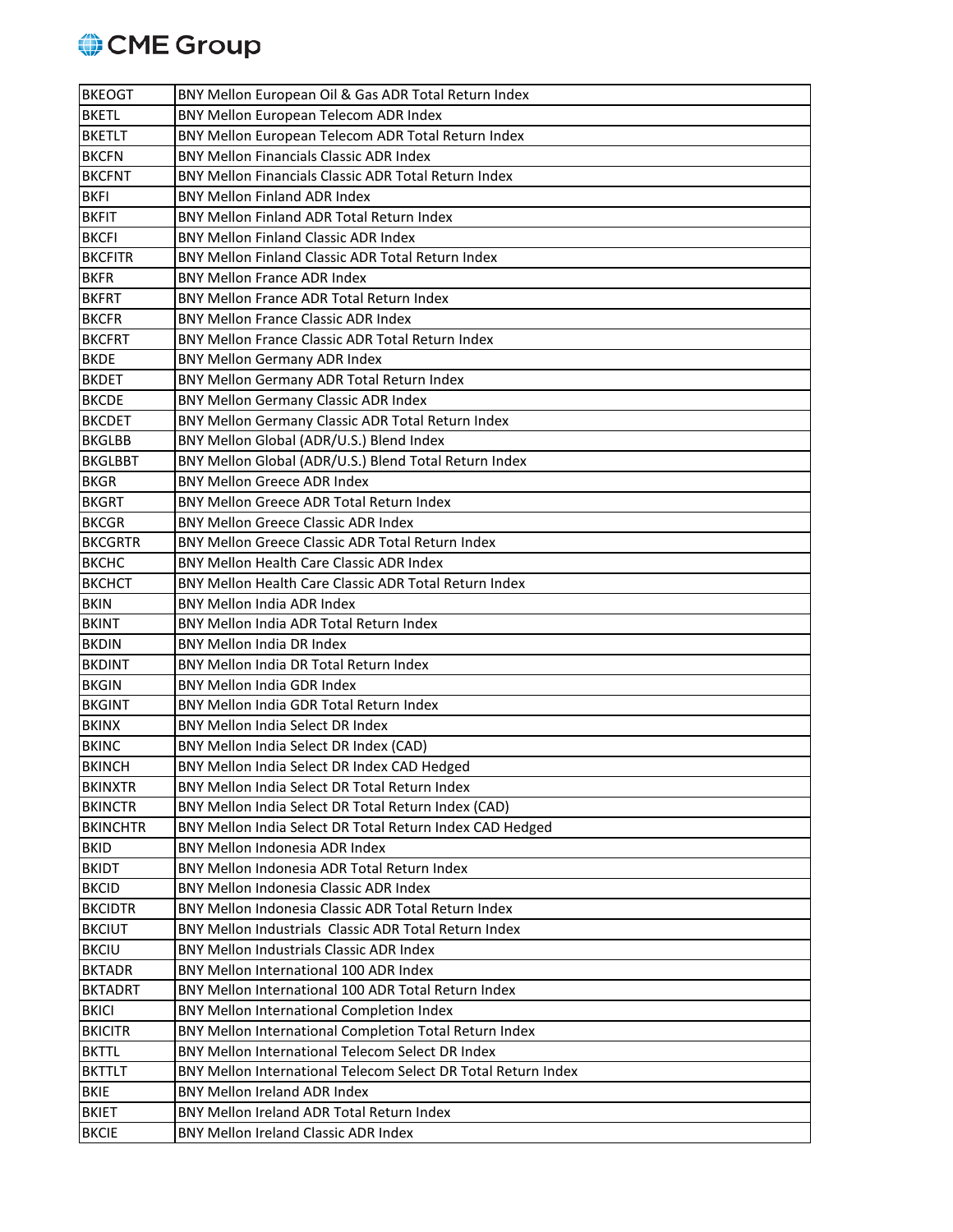## CME Group

| <b>BKCIET</b>  | BNY Mellon Ireland Classic ADR Total Return Index        |
|----------------|----------------------------------------------------------|
| <b>BKIL</b>    | <b>BNY Mellon Israel ADR Index</b>                       |
| <b>BKILT</b>   | BNY Mellon Israel ADR Total Return Index                 |
| <b>BKCIS</b>   | <b>BNY Mellon Israel Classic ADR Index</b>               |
| <b>BKCISTR</b> | BNY Mellon Israel Classic ADR Total Return Index         |
| <b>BKIY</b>    | BNY Mellon Italy ADR Index                               |
| <b>BKIYT</b>   | BNY Mellon Italy ADR Total Return Index                  |
| <b>BKCIT</b>   | BNY Mellon Italy Classic ADR Index                       |
| <b>BKCITT</b>  | BNY Mellon Italy Classic ADR Total Return Index          |
| <b>BKJP</b>    | BNY Mellon Japan ADR Index                               |
| <b>BKJPT</b>   | BNY Mellon Japan ADR Total Return Index                  |
| <b>BKCJP</b>   | BNY Mellon Japan Classic ADR Index                       |
| <b>BKCJPT</b>  | BNY Mellon Japan Classic ADR Total Return Index          |
| <b>BKGKZ</b>   | <b>BNY Mellon Kazakhstan GDR Index</b>                   |
| <b>BKGKZT</b>  | BNY Mellon Kazakhstan GDR Total Return Index             |
| <b>BKDKIT</b>  | <b>BNY Mellon KIT DR Index</b>                           |
| <b>BKDKITT</b> | BNY Mellon KIT DR Total Return Index                     |
| <b>BKKR</b>    | <b>BNY Mellon Korea ADR Index</b>                        |
| <b>BKKRT</b>   | BNY Mellon Korea ADR Total Return Index                  |
| <b>BKLAB</b>   | BNY Mellon Lat Am Balanced ADR Index                     |
| <b>BKLABT</b>  | BNY Mellon Lat Am Balanced ADR Total Return Index        |
| <b>BKTLA</b>   | BNY Mellon Latin America 35 ADR Index                    |
| <b>BKTLAT</b>  | BNY Mellon Latin America 35 ADR Total Return Index       |
| <b>BKLA</b>    | <b>BNY Mellon Latin America ADR Index</b>                |
| <b>BKLAT</b>   | BNY Mellon Latin America ADR Total Return Index          |
| <b>BKCLA</b>   | <b>BNY Mellon Latin America Classic ADR Index</b>        |
| <b>BKCLAT</b>  | BNY Mellon Latin America Classic ADR Total Return Index  |
| <b>BKLTL</b>   | <b>BNY Mellon Latin Telecom ADR Index</b>                |
| <b>BKLTLT</b>  | BNY Mellon Latin Telecom ADR Total Return Index          |
| <b>BKGLB</b>   | <b>BNY Mellon Lebanon GDR Index</b>                      |
| <b>BKGLBT</b>  | BNY Mellon Lebanon GDR Total Return Index                |
| <b>BKGMA</b>   | <b>BNY Mellon MENA GDR Index</b>                         |
| <b>BKGMAT</b>  | BNY Mellon MENA GDR Total Return Index                   |
| <b>BKMX</b>    | <b>BNY Mellon Mexico ADR Index</b>                       |
| <b>BKMXT</b>   | BNY Mellon Mexico ADR Total Return Index                 |
| <b>BKCMX</b>   | <b>BNY Mellon Mexico Classic ADR Index</b>               |
| <b>BKCMXT</b>  | BNY Mellon Mexico Classic ADR Total Return Index         |
| <b>BKGME</b>   | BNY Mellon Middle East GDR Index                         |
| <b>BKGMET</b>  | BNY Mellon Middle East GDR Total Return Index            |
| <b>BKNL</b>    | BNY Mellon Netherlands ADR Index                         |
| <b>BKNLT</b>   | BNY Mellon Netherlands ADR Total Return Index            |
| <b>BKCNL</b>   | BNY Mellon Netherlands Classic ADR Index                 |
| <b>BKCNLT</b>  | BNY Mellon Netherlands Classic ADR Total Return Index    |
| <b>BKNFR</b>   | BNY Mellon New Frontier DR Index                         |
| <b>BKCNFR</b>  | BNY Mellon New Frontier DR Index CAD Hedged              |
| <b>BKNFRR</b>  | BNY Mellon New Frontier DR Total Return Index            |
| <b>BKCNFRT</b> | BNY Mellon New Frontier DR Total Return Index CAD Hedged |
| <b>BKGNG</b>   | <b>BNY Mellon Nigeria GDR Index</b>                      |
| <b>BKGNGT</b>  | BNY Mellon Nigeria GDR Total Return Index                |
| <b>BKNO</b>    | BNY Mellon Norway ADR Index                              |
| <b>BKNOT</b>   | BNY Mellon Norway ADR Total Return Index                 |
| <b>BKCNO</b>   | BNY Mellon Norway Classic ADR Index                      |
|                |                                                          |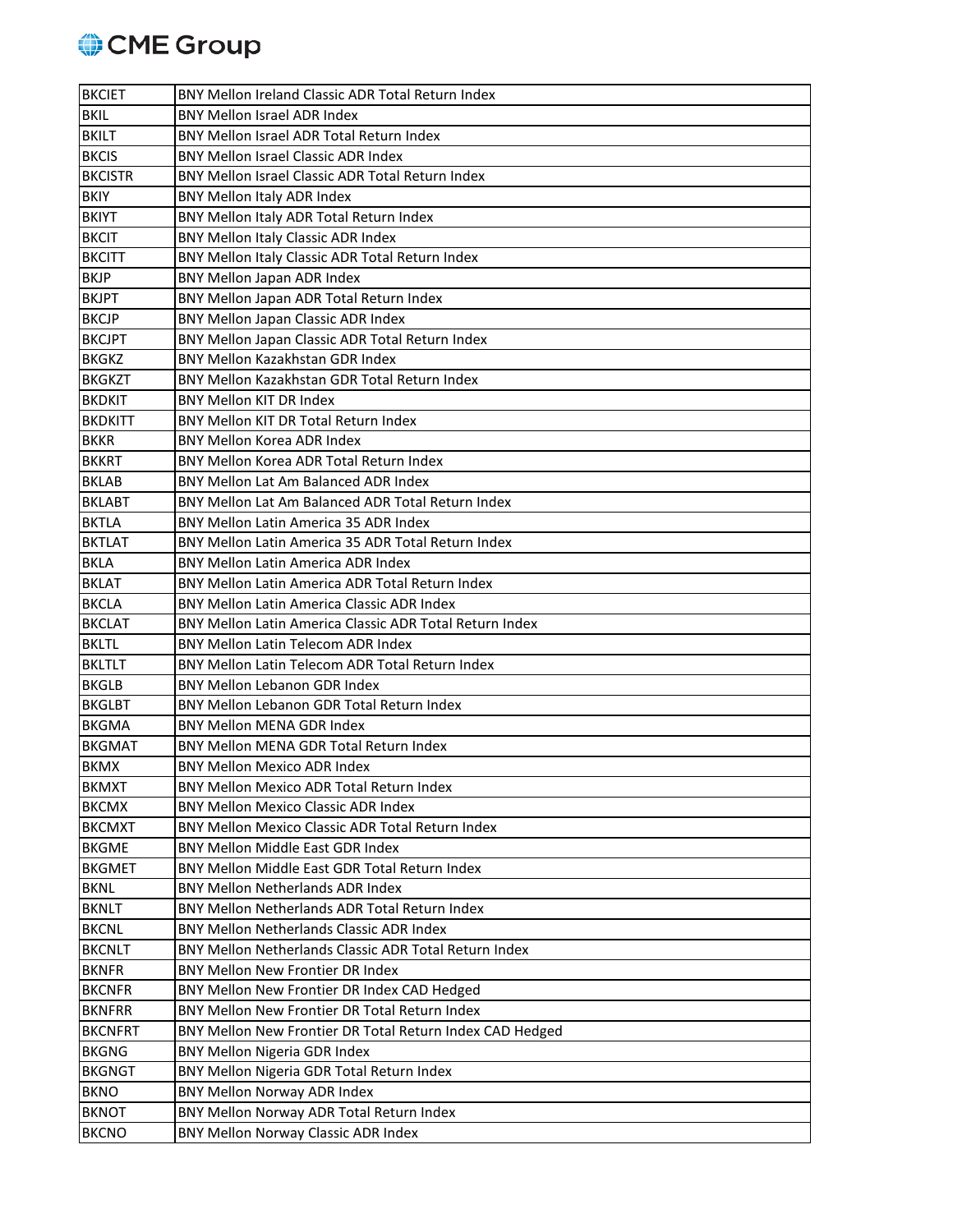

| <b>BKCNOT</b>  | BNY Mellon Norway Classic ADR Total Return Index       |
|----------------|--------------------------------------------------------|
| <b>BKCOG</b>   | BNY Mellon Oil & Gas Classic ADR Index                 |
| <b>BKCOGT</b>  | BNY Mellon Oil & Gas Classic ADR Total Return Index    |
| <b>BKGOM</b>   | <b>BNY Mellon Oman GDR Index</b>                       |
| <b>BKGOMT</b>  | BNY Mellon Oman GDR Total Return Index                 |
| <b>OTCDR</b>   | BNY Mellon OTC Classic ADR Index (USD)                 |
| <b>OTCDRTR</b> | BNY Mellon OTC Classic ADR Total Return Index (USD)    |
| <b>BKPE</b>    | <b>BNY Mellon Peru ADR Index</b>                       |
| <b>BKPET</b>   | BNY Mellon Peru ADR Total Return Index                 |
| <b>BKPH</b>    | BNY Mellon Philippines ADR Index                       |
| <b>BKPHT</b>   | BNY Mellon Philippines ADR Total Return Index          |
| <b>BKPT</b>    | <b>BNY Mellon Portugal ADR Index</b>                   |
| <b>BKPTT</b>   | BNY Mellon Portugal ADR Total Return Index             |
| <b>BKCPT</b>   | <b>BNY Mellon Portugal Classic ADR Index</b>           |
| <b>BKCPTTR</b> | BNY Mellon Portugal Classic ADR Total Return Index     |
| <b>BKRU</b>    | <b>BNY Mellon Russia ADR Index</b>                     |
| <b>BKRUT</b>   | BNY Mellon Russia ADR Total Return Index               |
| <b>BKCRU</b>   | <b>BNY Mellon Russia Classic ADR Index</b>             |
| <b>BKCRUT</b>  | BNY Mellon Russia Classic ADR Total Return Index       |
| <b>BKDRU</b>   | <b>BNY Mellon Russia DR Index</b>                      |
| <b>BKDRUT</b>  | BNY Mellon Russia DR Total Return Index                |
| <b>BKGRU</b>   | <b>BNY Mellon Russia GDR Index</b>                     |
| <b>BKGRUT</b>  | BNY Mellon Russia GDR Total Return Index               |
| <b>BKRUS</b>   | <b>BNY Mellon Russia Select DR Index</b>               |
| <b>BKRUST</b>  | BNY Mellon Russia Select DR Total Return Index         |
| <b>BKCSG</b>   | BNY Mellon Singapore Classic ADR Index                 |
| <b>BKCSGT</b>  | BNY Mellon Singapore Classic ADR Total Return Index    |
| <b>BKSCP</b>   | BNY Mellon Small Cap Select ADR Index                  |
| <b>BKSCPT</b>  | BNY Mellon Small Cap Select ADR Total Return Index     |
| <b>BKZA</b>    | <b>BNY Mellon South Africa ADR Index</b>               |
| <b>BKZAT</b>   | BNY Mellon South Africa ADR Total Return Index         |
| <b>BKCZA</b>   | <b>BNY Mellon South Africa Classic ADR Index</b>       |
| <b>BKCZAT</b>  | BNY Mellon South Africa Classic ADR Total Return Index |
| <b>BKDKR</b>   | BNY Mellon South Korea DR Index                        |
| <b>BKDKRT</b>  | BNY Mellon South Korea DR Total Return Index           |
| <b>BKGKR</b>   | BNY Mellon South Korea GDR Index                       |
| <b>BKGKRT</b>  | BNY Mellon South Korea GDR Total Return Index          |
| <b>BKES</b>    | <b>BNY Mellon Spain ADR Index</b>                      |
| <b>BKEST</b>   | BNY Mellon Spain ADR Total Return Index                |
| <b>BKCES</b>   | BNY Mellon Spain Classic ADR Index                     |
| <b>BKCESTR</b> | BNY Mellon Spain Classic ADR Total Return Index        |
| <b>BKSN</b>    | <b>BNY Mellon Sweden ADR Index</b>                     |
| <b>BKSNT</b>   | BNY Mellon Sweden ADR Total Return Index               |
| <b>BKCSW</b>   | BNY Mellon Sweden Classic ADR Index                    |
| <b>BKCSWT</b>  | BNY Mellon Sweden Classic ADR Total Return Index       |
| <b>BKCH</b>    | <b>BNY Mellon Switzerland ADR Index</b>                |
| <b>BKCHT</b>   | BNY Mellon Switzerland ADR Total Return Index          |
| <b>BKCCH</b>   | <b>BNY Mellon Switzerland Classic ADR Index</b>        |
| <b>BKCCHT</b>  | BNY Mellon Switzerland Classic ADR Total Return Index  |
| <b>BKTW</b>    | <b>BNY Mellon Taiwan ADR Index</b>                     |
| <b>BKTWT</b>   | BNY Mellon Taiwan ADR Total Return Index               |
| <b>BKDTW</b>   | <b>BNY Mellon Taiwan DR Index</b>                      |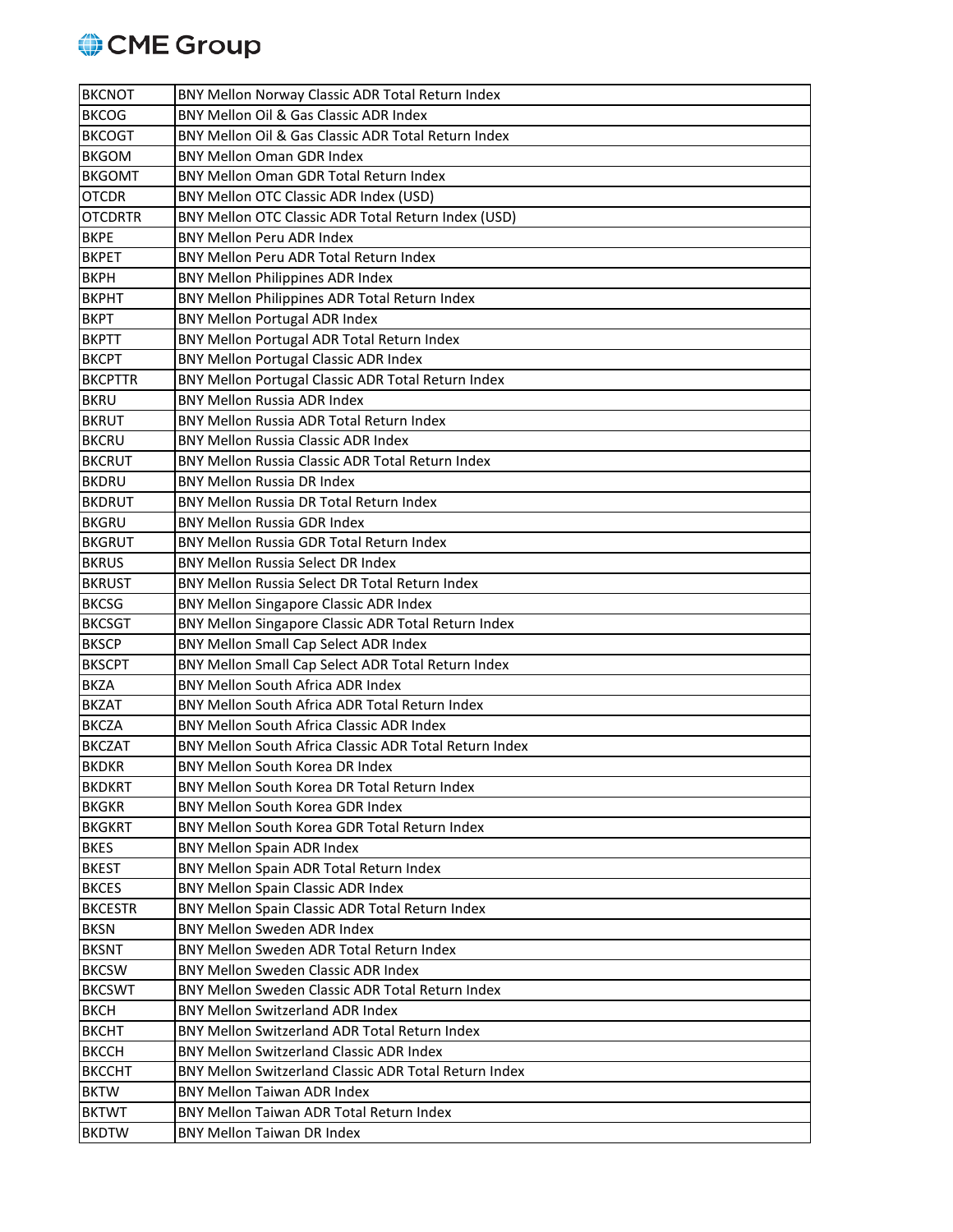

| <b>BKDTWT</b>   | BNY Mellon Taiwan DR Total Return Index                                   |
|-----------------|---------------------------------------------------------------------------|
| <b>BKGTW</b>    | <b>BNY Mellon Taiwan GDR Index</b>                                        |
| <b>BKGTWT</b>   | BNY Mellon Taiwan GDR Total Return Index                                  |
| <b>BKCTE</b>    | BNY Mellon Technology Classic ADR Index                                   |
| <b>BKCTET</b>   | BNY Mellon Technology Classic ADR Total Return Index                      |
| <b>BKCTC</b>    | <b>BNY Mellon Telecommunications Classic ADR Index</b>                    |
| <b>BKCTCT</b>   | BNY Mellon Telecommunications Classic ADR Total Return Index              |
| <b>BKTR</b>     | BNY Mellon Turkey ADR Index                                               |
| <b>BKTRT</b>    | BNY Mellon Turkey ADR Total Return Index                                  |
| <b>BKCTR</b>    | <b>BNY Mellon Turkey Classic ADR Index</b>                                |
| <b>BKCTRT</b>   | BNY Mellon Turkey Classic ADR Total Return Index                          |
| <b>BKGUA</b>    | <b>BNY Mellon Ukraine GDR Index</b>                                       |
| <b>BKGUAT</b>   | BNY Mellon Ukraine GDR Total Return Index                                 |
| <b>BKGB</b>     | BNY Mellon United Kingdom ADR Index                                       |
| <b>BKGBT</b>    | BNY Mellon United Kingdom ADR Total Return Index                          |
| <b>BKCGB</b>    | BNY Mellon United Kingdom Classic ADR Index                               |
| <b>BKCGBT</b>   | BNY Mellon United Kingdom Classic ADR Total Return Index                  |
| <b>BKCUT</b>    | <b>BNY Mellon Utilities Classic ADR Index</b>                             |
| <b>BKCUTT</b>   | BNY Mellon Utilities Classic ADR Total Return Index                       |
| <b>CALVIN</b>   | <b>Calvert Social Index</b>                                               |
| <b>CALVINTR</b> | Calvert Social Total Return Index                                         |
| <b>CEMPEM</b>   | CEMP Emerging Market 500 Volatility Weighted Index                        |
| <b>CEMPEMT</b>  | CEMP Emerging Market 500 Volatility Weighted Index TR                     |
| <b>CEMPDEV</b>  | CEMP International 500 Volatility Weighted Index                          |
| <b>CEMPDEVT</b> | CEMP International 500 Volatility Weighted Index TR                       |
| <b>CEMPDVHG</b> | CEMP International Equity Hedge Volatility Weighted Index TR              |
| <b>CEMPUSHG</b> | CEMP U.S. Equity Hedge Volatility Weighted Index TR                       |
| <b>CEMPUSL</b>  | CEMP U.S. Large Cap 500 Volatility Weighted Index                         |
| <b>CEMPUSLT</b> | CEMP U.S. Large Cap 500 Volatility Weighted Index TR                      |
| <b>CEMPRE</b>   | CEMP U.S. REIT 100 Volatility Weighted Index                              |
| <b>CEMPRET</b>  | CEMP U.S. REIT 100 Volatility Weighted Index TR                           |
| <b>CEMPREH</b>  | CEMP U.S. REIT Hedge Volatility Weighted Index TR                         |
| <b>CEMPUSS</b>  | CEMP U.S. Small Cap 500 Volatility Weighted Index                         |
| <b>CEMPUSST</b> | CEMP U.S. Small Cap 500 Volatility Weighted Index TR                      |
| <b>CITIMLP</b>  | Citigroup MLP Index                                                       |
| <b>CITIMLPT</b> | Citigroup MLP Total Return Index                                          |
| TAO.IV          | Claymore/AlphaShares China Real Estate Index IIV                          |
| HAO.IV          | Claymore/AlphaShares China Small Cap Index IIV                            |
| CUT.IV          | Claymore/Clear Global Timber Index IIV                                    |
| CSD.IV          | Claymore/Clear Spin-Off Index IIV                                         |
| RYJ.IV          | Claymore/Raymond James SB-1 Equity Index IIV                              |
| CGW.IV          | Claymore/S&P Global Water Intraday Indicative Value                       |
| ENY.IV          | Claymore/SWM Canadian Energy IncomeIntraday Indicative Value              |
| HGI.IV          | Claymore/Zacks International Multi-Asset Income Intraday Indicative Value |
| CS13030         | Credit Suisse 130/30 Index                                                |
| <b>CS13030T</b> | Credit Suisse 130/30 Index Total Return                                   |
| <b>CS130L</b>   | Credit Suisse 130/30 Long Basket Return                                   |
| <b>CS130LT</b>  | Credit Suisse 130/30 Long Basket Total Return                             |
| <b>CS130S</b>   | Credit Suisse 130/30 Short Basket Return                                  |
| <b>CS130ST</b>  | Credit Suisse 130/30 Short Basket Total Return                            |
| MOO.IV          | DAXglobal Agribusiness Intraday Indicative Value                          |
| NLR.IV          | DAXglobal Nuclear Energy Intraday Indicative Value                        |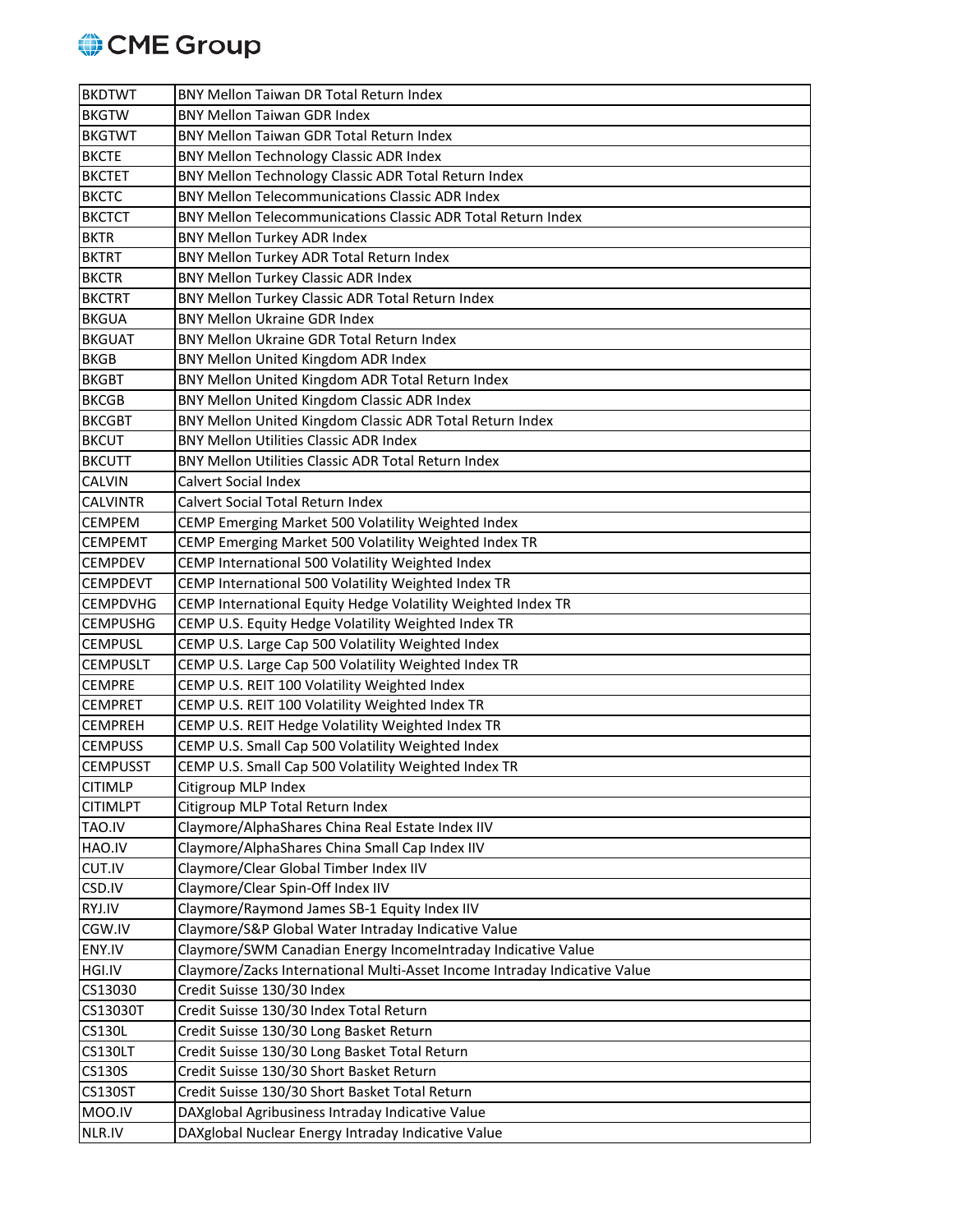

| <b>DWATLSC</b>  | DWA Technical Leaders Small Cap Index                              |
|-----------------|--------------------------------------------------------------------|
| <b>DWATLSCT</b> | DWA Technical Leaders Small Cap Total Return Index                 |
| LGEM.IV         | <b>EGShares Basic Materials GEMS ETF IIV</b>                       |
| <b>BRXX.IV</b>  | <b>EGShares Brazil Infrastructure ETF IIV</b>                      |
| CHXX.IV         | EGShares China Infrastructure ETF IIV                              |
| GGEM.IV         | <b>EGShares Consumer Goods GEMS ETF IIV</b>                        |
| VGEM.IV         | <b>EGShares Consumer Services GEMS ETF IIV</b>                     |
| ECON.IV         | <b>EGShares Emerging Markets Consumer ETF IIV</b>                  |
| <b>EMCR.IV</b>  | <b>EGShares Emerging Markets CORE ETF</b>                          |
| EMT.IV          | EGShares Emerging Markets Metals & Mining ETF IIV                  |
| OGEM.IV         | <b>EGShares Energy GEMS ETF IIV</b>                                |
| FGEM.IV         | <b>EGShares Financials GEMS ETF IIV</b>                            |
| AGEM.IV         | <b>EGShares GEMS Composite ETF IIV</b>                             |
| <b>HGEM.IV</b>  | <b>EGShares Health Care GEMS ETF IIV</b>                           |
| <b>INCO.IV</b>  | <b>EGShares India Consumer ETF IIV</b>                             |
| <b>INXX.IV</b>  | EGShares India Infrastructure ETF IIV                              |
| SCIN.IV         | EGShares India Small Cap ETF IIV                                   |
| IGEM.IV         | <b>EGShares Industrials GEMS ETF IIV</b>                           |
| HILO.IV         | EGShares Low Volatility Emerging Markets Dividend ETF IIV          |
| QGEM.IV         | <b>EGShares Technology GEMS ETF IIV</b>                            |
| TGEM.IV         | <b>EGShares Telecom GEMS ETF IIV</b>                               |
| UGEM.IV         | <b>EGShares Utilities GEMS ETF IIV</b>                             |
| <b>ERADXUNP</b> | Enhance RAFI International North America Large Cap Index (USD)     |
| <b>ERAGACP</b>  | Enhanced RAFI All World Price Return                               |
| <b>ERAGACPA</b> | Enhanced RAFI All World Price Return (AUD)                         |
| <b>ERAGACT</b>  | Enhanced RAFI All World Total Return                               |
| <b>ERAGACTA</b> | Enhanced RAFI All World Total Return (AUD)                         |
| <b>ERAAUSLP</b> | Enhanced RAFI Australia Large Price Return                         |
| <b>ERAAUSLT</b> | Enhanced RAFI Australia Large Total Return                         |
| <b>ERAAUSSP</b> | Enhanced RAFI Australia Small Price Return                         |
| <b>ERAAUSST</b> | Enhanced RAFI Australia Small Total Return                         |
| <b>ERADEURP</b> | Enhanced RAFI Developed Europe Price Return                        |
| <b>ERADEURT</b> | Enhanced RAFI Developed Europe Total Return                        |
| ERAEMASP        | Enhanced RAFI Emerging Markets (Asia) Price Return                 |
| <b>ERAEMAST</b> | Enhanced RAFI Emerging Markets (Asia) Total Return                 |
| <b>ERAEMESP</b> | Enhanced RAFI Emerging Markets (EMEA ex South Africa) Price Return |
| <b>ERAEMEST</b> | Enhanced RAFI Emerging Markets (EMEA ex South Africa) Total Return |
| <b>ERAEMEUP</b> | Enhanced RAFI Emerging Markets (Europe) Price Return               |
| <b>ERAEMEUT</b> | Enhanced RAFI Emerging Markets (Europe) Total Return               |
| <b>ERAEMLAP</b> | Enhanced RAFI Emerging Markets (Latin America) Price Return        |
| <b>ERAEMLAT</b> | Enhanced RAFI Emerging Markets (Latin America) Total Return        |
| <b>ERAEMNAP</b> | Enhanced RAFI Emerging Markets (North America) Price Return        |
| <b>ERAEMNAT</b> | Enhanced RAFI Emerging Markets (North America) Total Return        |
| <b>ERAEMSAP</b> | Enhanced RAFI Emerging Markets (South Africa) Price Return         |
| <b>ERAEMSAT</b> | Enhanced RAFI Emerging Markets (South Africa) Total Return         |
| <b>ERAEMLP</b>  | Enhanced RAFI Emerging Markets Price Return                        |
| ERAEMLPA        | Enhanced RAFI Emerging Markets Price Return (AUD)                  |
| ERAEMLT         | Enhanced RAFI Emerging Markets Total Return                        |
| ERAEMLTA        | Enhanced RAFI Emerging Markets Total Return (AUD)                  |
| <b>ERAGDEVP</b> | Enhanced RAFI Global Developed Price Return                        |
| <b>ERAGDEVT</b> | Enhanced RAFI Global Developed Total Return                        |
| <b>ERADXUAP</b> | Enhanced RAFI International Large (Asia Pacific) Price Return      |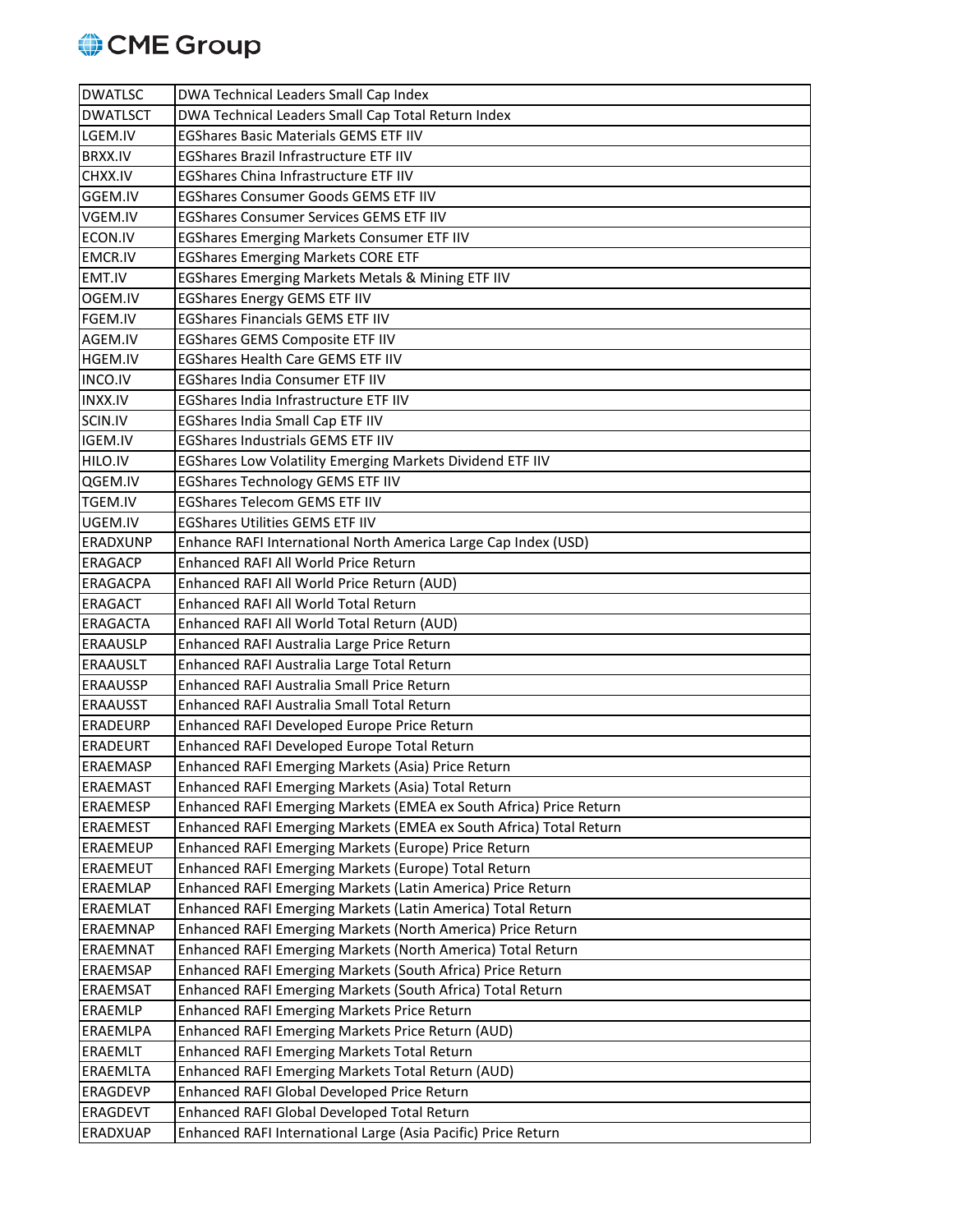

| <b>ERADXUAT</b>            | Enhanced RAFI International Large (Asia Pacific) Total Return                |
|----------------------------|------------------------------------------------------------------------------|
| <b>ERADXUEP</b>            | Enhanced RAFI International Large (Europe) Price Return                      |
| <b>ERADXUET</b>            | Enhanced RAFI International Large (Europe) Total Return                      |
| <b>ERADXUNT</b>            | Enhanced RAFI International Large (North America) Total Return               |
| <b>ERADXULP</b>            | Enhanced RAFI International Large Price Return                               |
| <b>ERADXULT</b>            | Enhanced RAFI International Large Total Return                               |
| <b>ERADXUSP</b>            | Enhanced RAFI International Small Price Return                               |
| <b>ERADXUST</b>            | <b>Enhanced RAFI International Small Total Return</b>                        |
| <b>ERAJPNP</b>             | Enhanced RAFI Japan Price Return                                             |
| <b>ERAJPNT</b>             | Enhanced RAFI Japan Total Return                                             |
| <b>ERASAFP</b>             | <b>Enhanced RAFI South Africa Price Return</b>                               |
| <b>ERASAFT</b>             | Enhanced RAFI South Africa Total Return                                      |
| <b>ERAUSLP</b>             | Enhanced RAFI US Large Price Return                                          |
| <b>ERAUSLT</b>             | Enhanced RAFI US Large Total Return                                          |
| <b>ERAUSSP</b>             | Enhanced RAFI US Small Price Return                                          |
| <b>ERAUSST</b>             | <b>Enhanced RAFI US Small Total Return</b>                                   |
| <b>ERIXP</b>               | European Renewable Energy Price Index (EUR)                                  |
| <b>ERIXPD</b>              | European Renewable Energy Price Index (USD)                                  |
| <b>ERIX</b>                | European Renewable Energy Total Return Index (EUR)                           |
| <b>ERIXD</b>               | European Renewable Energy Total Return Index (USD)                           |
| <b>UPCEF</b>               | First Trust Composite Closed-End Fund Index                                  |
| <b>UPCEFT</b>              | First Trust Composite Closed-End Fund Total Return Index                     |
| <b>EPCEF</b>               | First Trust Equity Closed-End Fund Index                                     |
| <b>EPCEFT</b>              | First Trust Equity Closed-End Fund Total Return Index                        |
| <b>MNCEF</b>               | First Trust Municipal Closed-End Fund Index                                  |
| <b>MNCEFT</b>              | First Trust Municipal Closed-End Fund Total Return Index                     |
|                            |                                                                              |
| <b>TXCEF</b>               | First Trust Taxable Fixed Income Closed-End Fund Index                       |
| <b>TXCEFT</b>              | First Trust Taxable Fixed Income Closed-End Fund Total Return Index          |
| <b>FOX50</b>               | Fox 50 Index                                                                 |
| FOX50T                     | Fox 50 Total Return Index                                                    |
| INDIA15P                   | India ADR/GDR 15 Index                                                       |
| INDIA15                    | India Total Return ADR/GDR 15 Index                                          |
| <b>JSI</b>                 | Jantzi Social Index                                                          |
| <b>JSITR</b>               | Jantzi Social Total Return Index                                             |
| <b>BKX</b>                 | <b>KBW Bank Index</b>                                                        |
| <b>BKXTR</b>               | <b>KBW Bank Total Return Index</b>                                           |
| <b>KSX</b>                 | <b>KBW Capital Markets Index</b>                                             |
| <b>KSXTR</b>               | KBW Capital Markets Total Return Index                                       |
| <b>KDX</b>                 | <b>KBW Financial Sector Dividend Yield Index</b>                             |
| <b>KDXTR</b>               | KBW Financial Sector Dividend Yield Total Return Index                       |
| KGX                        | KBW Global ex-U.S. Financials Index                                          |
| <b>KGXTR</b>               | KBW Global ex-U.S. Financials Total Return Index                             |
| KIX                        | <b>KBW Insurance Index</b>                                                   |
| <b>KIXTR</b>               | <b>KBW Insurance Total Return Index</b>                                      |
| <b>MFX</b>                 | <b>KBW Mortgage Finance Index</b>                                            |
| <b>MFXTR</b>               | KBW Mortgage Finance Total Return Index                                      |
| <b>KYX</b>                 | KBW Premium Yield Equity REIT Index                                          |
| <b>KYXTR</b>               | KBW Premium Yield Equity REIT Total Return Index                             |
| <b>KPX</b>                 | KBW Property & Casualty Index                                                |
| <b>KPXTR</b>               | KBW Property & Casualty Total Return Index                                   |
| <b>KRX</b><br><b>KRXTR</b> | <b>KBW Regional Banking Index</b><br>KBW Regional Banking Total Return Index |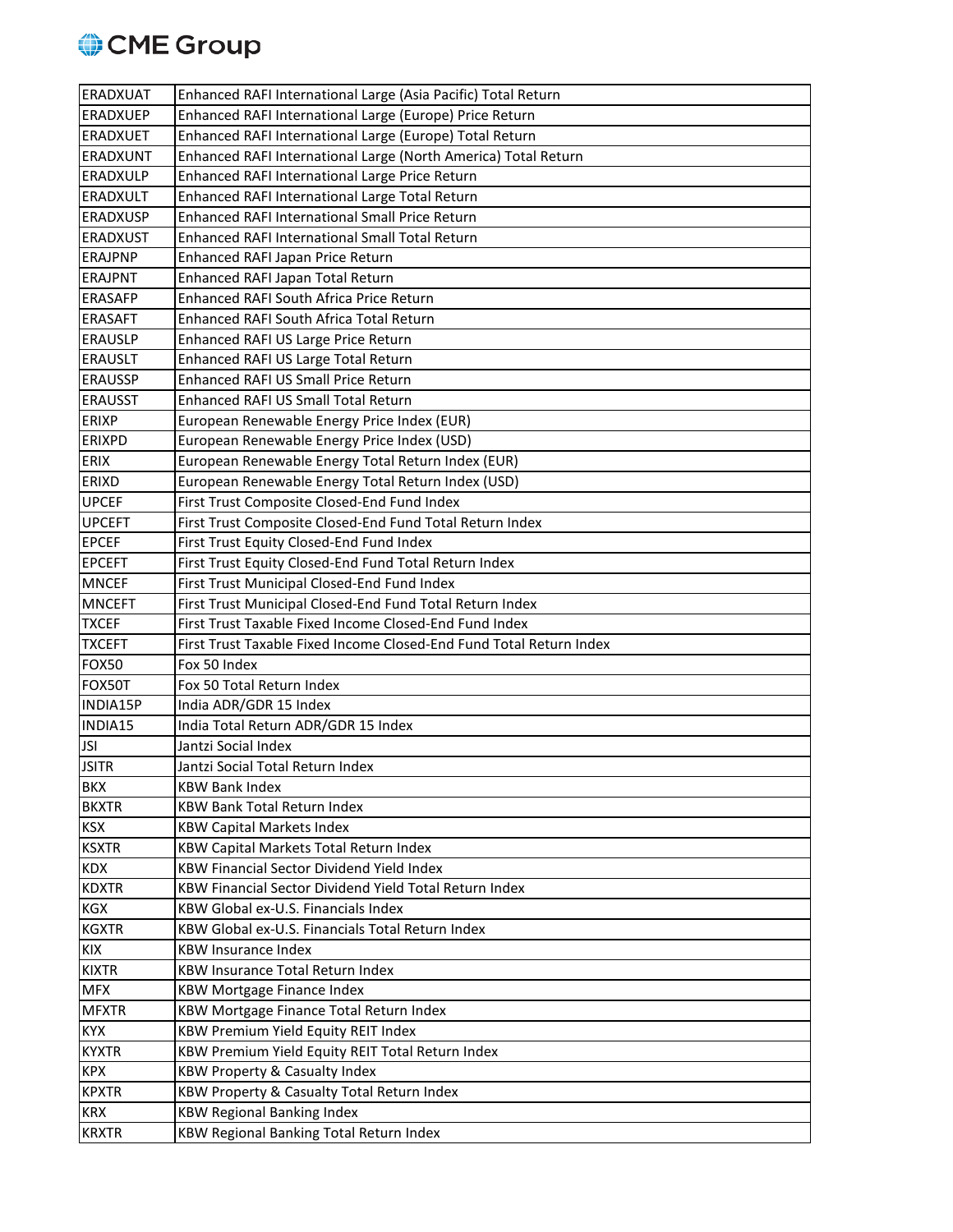

| <b>SUNIDX</b>   | MAC Global Solar Energy Index Total Return                       |
|-----------------|------------------------------------------------------------------|
| <b>MVGDPM</b>   | Market Vectors GDP Emerging Markets Index                        |
| <b>MVGDPMTR</b> | Market Vectors GDP Emerging Markets Total Return Index           |
| <b>MVGDPI</b>   | Market Vectors GDP World ex U.S. Index                           |
| <b>MVGDPITR</b> | Market Vectors GDP World ex U.S. Total Return Index              |
| <b>MLEIFCTX</b> | Merrill Lynch Factor Model Exchange Series                       |
| <b>MLEIFCTR</b> | Merrill Lynch Factor Model Index                                 |
| MLEIFCEU        | Merrill Lynch Factor Model Index (EUR)                           |
| <b>MDL</b>      | Morningstar Dividend Leaders Index                               |
| <b>MDLTR</b>    | Morningstar Dividend Leaders Total Return Index                  |
| <b>MDYF</b>     | Morningstar Dividend Yield Focus Index                           |
| <b>MDYFCH</b>   | Morningstar Dividend Yield Focus Index - CAD Hedged              |
| <b>MDYFT</b>    | Morningstar Dividend Yield Focus Total Return Index              |
| <b>MDYFCHT</b>  | Morningstar Dividend Yield Focus Total Return Index - CAD Hedged |
| <b>MUNR</b>     | Morningstar Global Upstream Natural Resources Index              |
| <b>MUNRT</b>    | Morningstar Global Upstream Natural Resources Total Return Index |
| <b>MLCP</b>     | Morningstar Large Cap Index                                      |
| <b>MLCPT</b>    | Morningstar Large Cap Total Return Index                         |
| <b>MLCR</b>     | Morningstar Large Core Index                                     |
| <b>MLCRT</b>    | Morningstar Large Core Total Return Index                        |
| <b>MLGR</b>     | Morningstar Large Growth Index                                   |
| <b>MLGRT</b>    | Morningstar Large Growth Total Return Index                      |
| <b>MLVL</b>     | Morningstar Large Value Index                                    |
| <b>MLVLT</b>    | Morningstar Large Value Total Return Index                       |
| <b>MMCP</b>     | Morningstar Mid Cap Index                                        |
| <b>MMCPT</b>    | Morningstar Mid Cap Total Return Index                           |
| <b>MMCRT</b>    | Morningstar Mid Core Total Return Index                          |
| <b>MMCR</b>     | Morningstar Mid Core Index                                       |
| <b>MMGR</b>     | Morningstar Mid Growth Index                                     |
| <b>MMGRT</b>    | Morningstar Mid Growth Total Return Index                        |
| <b>MMVL</b>     | Morningstar Mid Value Index                                      |
| <b>MMVLT</b>    | Morningstar Mid Value Total Return Index                         |
| <b>MSMLPCP</b>  | Morningstar MLP Composite Index PR                               |
| <b>MSCP</b>     | Morningstar Small Cap Index                                      |
| <b>MSCPT</b>    | Morningstar Small Cap Total Return Index                         |
| <b>MSCR</b>     | Morningstar Small Core Index                                     |
| <b>MSCRT</b>    | Morningstar Small Core Total Return Index                        |
| <b>MSGR</b>     | Morningstar Small Growth Index                                   |
| <b>MSGRT</b>    | Morningstar Small Growth Total Return Index                      |
| <b>MSVL</b>     | Morningstar Small Value Index                                    |
| <b>MSVLT</b>    | Morningstar Small Value Total Return Index                       |
| <b>MCOR</b>     | Morningstar U.S. Core Index                                      |
| <b>MCORT</b>    | Morningstar U.S. Core Total Return Index                         |
| <b>MGRO</b>     | Morningstar U.S. Growth Index                                    |
| <b>MGROT</b>    | Morningstar U.S. Growth Total Return Index                       |
| <b>MSTAR</b>    | Morningstar U.S. Market Index                                    |
| <b>MSTART</b>   | Morningstar U.S. Market Total Return Index                       |
| <b>MVAL</b>     | Morningstar U.S. Value Index                                     |
| <b>MVALT</b>    | Morningstar U.S. Value Total Return Index                        |
| <b>MUFT</b>     | Morningstar US Market Factor Tilt Index PR                       |
| <b>MUFTT</b>    | Morningstar US Market Factor Tilt Index TR                       |
| <b>MWMF</b>     | Morningstar Wide Moat Focus 20 Index                             |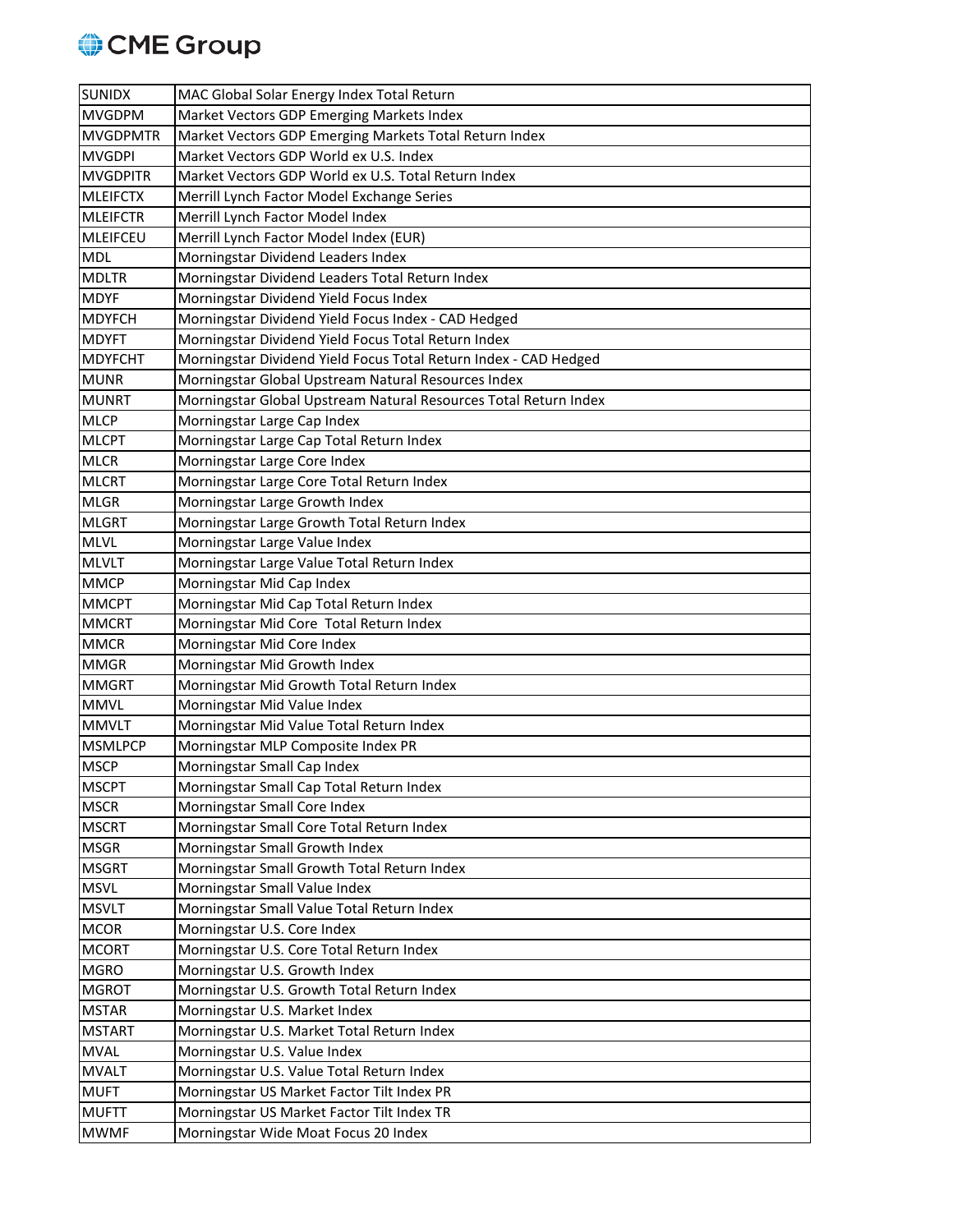

| <b>MWMFT</b>    | Morningstar Wide Moat Focus 20 Total Return Index                                |
|-----------------|----------------------------------------------------------------------------------|
| <b>WMWIV</b>    | Morningstar Wide Moat Focus Total Return Index ELEMENTS - Indicative Value Index |
| <b>PAMHCIE</b>  | Palaedino Hard Currency Index                                                    |
| PDN.IV          | PowerShares FTSE RAFI Developed Markets ex-U.S. Small-Mid IIV                    |
| PXH.IV          | PowerShares FTSE RAFI Emerging Markets IIV                                       |
| PBD.IV          | PowerShares Global Clean Energy Indicative Value                                 |
| PIO.IV          | PowerShares Global Water Indicative Value                                        |
| IDHQ.IV         | PowerShares S&P International Developed High Quality Portfolio Indicative Value  |
| <b>PRIVEXP</b>  | Private Equity Index (EUR)                                                       |
| <b>PRIVEXPD</b> | Private Equity Index (USD)                                                       |
| <b>PRIVEX</b>   | Private Equity Total Return Index (EUR)                                          |
| PRIVEXD         | Private Equity Total Return Index (USD)                                          |
| QSIUS           | QSI Index                                                                        |
| QSIUSLC         | QSI Large Cap Index Price Return                                                 |
| <b>QSIUSLCT</b> | QSI Large Cap Index Total Return                                                 |
| QSIUST          | QSI Total Return Index                                                           |
| <b>BTAL.IV</b>  | QuantShares U.S. Market Neutral Anti-Beta Fund IIV                               |
| MOM.IV          | QuantShares U.S. Market Neutral Momentum Fund IIV                                |
| SIZ.IV          | QuantShares U.S. Market Neutral Size Fund IIV                                    |
| CHEP.IV         | QuantShares U.S. Market Neutral Value Fund IIV                                   |
| QTI             | Quest Tracker Index                                                              |
| <b>RSEURER</b>  | Rabobank Sustainable Efficient Europe 30 Net EUR Index                           |
| <b>RSEURDR</b>  | Rabobank Sustainable Efficient Europe 30 Net USD Index                           |
| <b>RSEURE</b>   | Rabobank Sustainable Efficient Europe 30 Price EUR Index                         |
| <b>RSEURD</b>   | Rabobank Sustainable Efficient Europe 30 Price USD Index                         |
| RSWLDER         | Rabobank Sustainable Efficient World 30 Net EUR Index                            |
| <b>RSWLDDR</b>  | Rabobank Sustainable Efficient World 30 Net USD Index                            |
| <b>RSWLDE</b>   | Rabobank Sustainable Efficient World 30 Price EUR Index                          |
| <b>RSWLDD</b>   | Rabobank Sustainable Efficient World 30 Price USD Index                          |
| <b>RSENRER</b>  | Rabobank Sustainable Energy Net Return Index (EUR)                               |
| <b>RSENRDR</b>  | Rabobank Sustainable Energy Net Return Index (USD)                               |
| <b>RSENRE</b>   | Rabobank Sustainable Energy Price Index (EUR)                                    |
| <b>RSENRD</b>   | Rabobank Sustainable Energy Price Index (USD)                                    |
| <b>RSHCER</b>   | Rabobank Sustainable Healthcare Net Return Index (EUR)                           |
| <b>RSHCDR</b>   | Rabobank Sustainable Healthcare Net Return Index (USD)                           |
| <b>RSHCRE</b>   | Rabobank Sustainable Healthcare Price Index (EUR)                                |
| <b>RSHCRD</b>   | Rabobank Sustainable Healthcare Price Index (USD)                                |
| <b>RSMTHDR</b>  | Rabobank Sustainable Multi-Theme Net Return (USD)                                |
| <b>RSMTHER</b>  | Rabobank Sustainable Multi-Theme Net Return Index (EUR)                          |
| <b>RSMTHE</b>   | Rabobank Sustainable Multi-Theme Price Index (EUR)                               |
| <b>RSMTHD</b>   | Rabobank Sustainable Multi-Theme Price Index (USD)                               |
| <b>RSEUPER</b>  | Rabobank Sustainable Portfolio Europe Net EUR Index                              |
| <b>RSEUPDR</b>  | Rabobank Sustainable Portfolio Europe Net USD Index                              |
| <b>RSEUPE</b>   | Rabobank Sustainable Portfolio Europe Price EUR Index                            |
| <b>RSEUPD</b>   | Rabobank Sustainable Portfolio Europe Price USD Index                            |
| <b>RSTSPER</b>  | Rabobank Sustainable Transport Net Return Index (EUR)                            |
| <b>RSTSPDR</b>  | Rabobank Sustainable Transport Net Return Index (USD)                            |
| <b>RSTSPE</b>   | Rabobank Sustainable Transport Price Index (EUR)                                 |
| <b>RSTSPD</b>   | Rabobank Sustainable Transport Price Index (USD)                                 |
| <b>RSWSMER</b>  | Rabobank Sustainable Waste Management Net Return Index (EUR)                     |
| <b>RSWSMDR</b>  | Rabobank Sustainable Waste Management Net Return Index (USD)                     |
| <b>RSWSME</b>   | Rabobank Sustainable Waste Management Price Index (EUR)                          |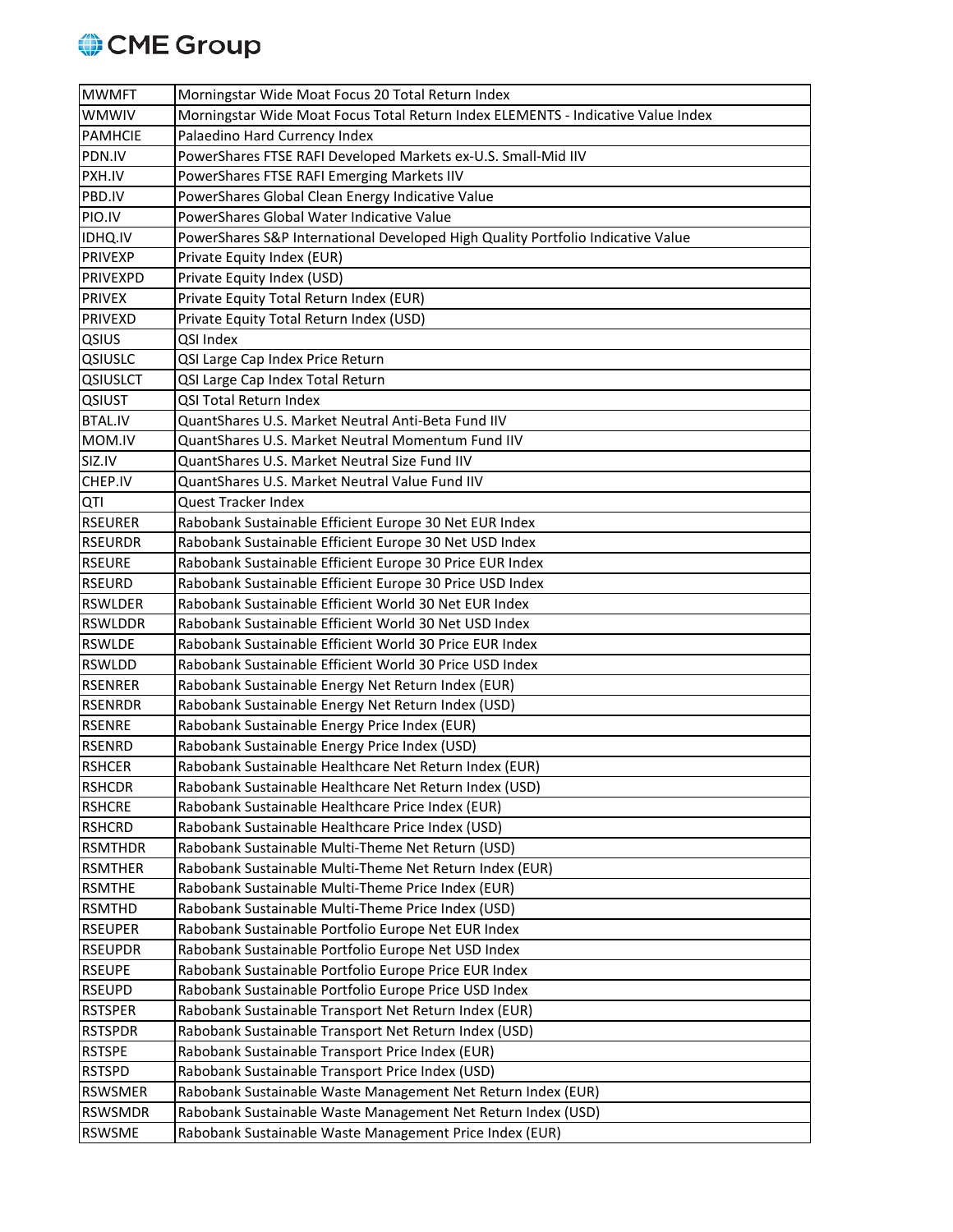

| <b>RSWSMD</b>             | Rabobank Sustainable Waste Management Price Index (USD)                                  |
|---------------------------|------------------------------------------------------------------------------------------|
| <b>RSWTRER</b>            | Rabobank Sustainable Water Net Return Index (EUR)                                        |
| <b>RSWTRDR</b>            | Rabobank Sustainable Water Net Return Index (USD)                                        |
| <b>RSWTRE</b>             | Rabobank Sustainable Water Price Index (EUR)                                             |
| <b>RSWTRD</b>             | Rabobank Sustainable Water Price Index (USD)                                             |
| <b>RAFILC</b>             | RAFI Fundamental Large Core Index                                                        |
| <b>RAFILCTR</b>           | RAFI Fundamental Large Core Total Return Index                                           |
| <b>RAFILG</b>             | RAFI Fundamental Large Growth Index                                                      |
| <b>RAFILGTR</b>           | RAFI Fundamental Large Growth Total Return Index                                         |
| <b>RAFILV</b>             | RAFI Fundamental Large Value Index                                                       |
| <b>RAFILVTR</b>           | RAFI Fundamental Large Value Total Return Index                                          |
| <b>RAFIMC</b>             | RAFI Fundamental Mid Core Index                                                          |
| <b>RAFIMCTR</b>           | RAFI Fundamental Mid Core Total Return Index                                             |
| <b>RAFIMG</b>             | RAFI Fundamental Mid Growth Index                                                        |
| <b>RAFIMGTR</b>           | RAFI Fundamental Mid Growth Total Return Index                                           |
| <b>RAFIMV</b>             | RAFI Fundamental Mid Value Index                                                         |
| <b>RAFIMVTR</b>           | RAFI Fundamental Mid Value Total Return Index                                            |
| <b>RAFISC</b>             | RAFI Fundamental Small Core Index                                                        |
| <b>RAFISCTR</b>           | RAFI Fundamental Small Core Total Return Index                                           |
| <b>RAFISG</b>             | RAFI Fundamental Small Growth Index                                                      |
| <b>RAFISGTR</b>           | RAFI Fundamental Small Growth Total Return Index                                         |
| <b>RAFISV</b>             | RAFI Fundamental Small Value Index                                                       |
| <b>RAFISVTR</b>           | RAFI Fundamental Small Value Total Return Index                                          |
| <b>RALVUSLP</b>           | RAFI Low Volatility US Price Return                                                      |
| <b>RALVUSLT</b>           | RAFI Low Volatility US Total Return                                                      |
| <b>RAFILSL</b>            | RAFI US ELS Long Sub Index                                                               |
| <b>RAFILSLT</b>           | RAFI US ELS Long Sub Total Return Index                                                  |
| <b>RAFILSS</b>            | RAFI US ELS Short Sub Index                                                              |
| <b>RAFILSST</b>           | RAFI US ELS Short Sub Total Return Index                                                 |
| <b>RAFILS</b>             | RAFI US Equity Long/Short Index                                                          |
| <b>RAFILSTR</b>           | RAFI US Equity Long/Short Total Return Index                                             |
| <b>TPBRICUT</b>           | RBS BRIC Trendpilot Index                                                                |
| TCHI.IV                   | RBS China Trendpilot IIV -- Batch-3                                                      |
| <b>TPCHINUT</b>           | RBS China Trendpilot Index                                                               |
| REPUVAR                   | RepuStars Variety Corporate Reputation Index                                             |
| <b>REPUVART</b>           | RepuStars Variety Corporate Reputation Total Return Index                                |
| <b>RUXX</b>               | Russian Industrial Leaders Index                                                         |
| <b>SCHYE</b>              | Scotia High Yielding Equity Index                                                        |
| <b>SCHYETR</b>            | Scotia High Yielding Equity Index Total Return                                           |
| <b>SROI</b>               | Sector Rotator Price Index                                                               |
| <b>WEXP</b>               | <b>SGI Global Environment (EUR)</b>                                                      |
| <b>WEXPD</b>              | <b>SGI Global Environment (USD)</b>                                                      |
| <b>WEX</b><br><b>WEXD</b> | SGI Global Environment Total Return (EUR)<br>SGI Global Environment Total Return (USD)   |
|                           |                                                                                          |
| <b>SGIXWE</b><br>SGIXWEU  | SGI Wise Emerging Total Return Index (EUR)<br>SGI Wise Emerging Total Return Index (USD) |
| EMDD.IV                   | SPDR S&P Health Care Services ETF IIV                                                    |
| <b>BBRC.IV</b>            | SPDR S&P Transportation ETF IIV                                                          |
| <b>SUFIXP</b>             | Sustainability Food Index (EUR)                                                          |
| <b>SUFIXPD</b>            | Sustainability Food Index (USD)                                                          |
| <b>SUFIX</b>              | Sustainability Food Total Return Index (EUR)                                             |
| <b>SUFIXD</b>             | Sustainability Food Total Return Index (USD)                                             |
|                           |                                                                                          |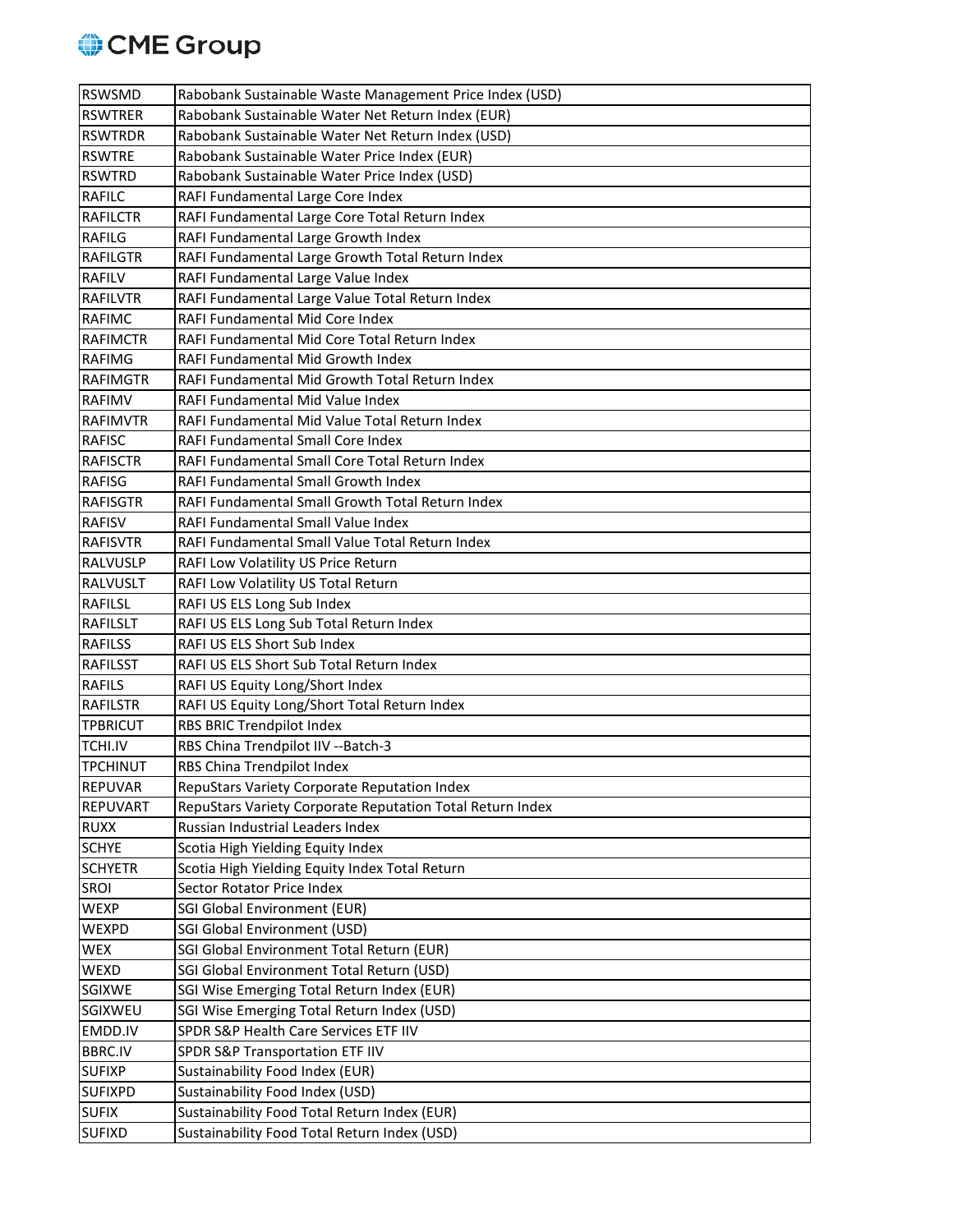

| <b>FGBOND</b>   | The Fisher-Gartman Bond Index                                            |
|-----------------|--------------------------------------------------------------------------|
| <b>FGEQTY</b>   | The Fisher-Gartman Equity Subindex                                       |
| <b>FGRISK</b>   | The Fisher-Gartman Risk Index                                            |
| <b>LVX</b>      | The Longview Commodity Index                                             |
| <b>LVXTR</b>    | The Longview Commodity Total Return Index                                |
| LVE             | The Longview Energy Index                                                |
| <b>LVETR</b>    | The Longview Energy Total Return Index                                   |
| <b>LEX</b>      | The Longview Extended Commodity Index                                    |
| <b>LEXTR</b>    | The Longview Extended Commodity Total Return Index                       |
| <b>DRUSLRBP</b> | Transparent Value U.S. Large-Cap Total Stock Market Index (RBP Weighted) |
| DRDAL50         | Transparent Value Directional Allocation Total Return Index              |
| DRDIV30         | Transparent Value Dividend 30 Index                                      |
| DRDIV30T        | Transparent Value Dividend 30 Total Return Index                         |
| DRDIV50         | Transparent Value Dividend 50 Index                                      |
| DRDIV50T        | Transparent Value Dividend 50 Total Return Index                         |
| <b>DRDIV</b>    | Transparent Value Dividend Index                                         |
| <b>DRDIVT</b>   | Transparent Value Dividend Total Return Index                            |
| DRIMR50         | Transparent Value Islamic Market U.S. 50 Index                           |
| DRIMR50T        | Transparent Value Islamic Market U.S. 50 Total Return Index              |
| DRLHT3          | Transparent Value Large-Cap 30 Aggressive Index                          |
| DRLHT3T         | Transparent Value Large-Cap 30 Aggressive Total Return Index             |
| DRLCR30         | Transparent Value Large-Cap 30 Core Index                                |
| DRLCR30T        | Transparent Value Large-Cap 30 Core Total Return Index                   |
| DRLLT3          | Transparent Value Large-Cap 30 Defensive Index                           |
| <b>DRLLT3T</b>  | Transparent Value Large-Cap 30 Defensive Total Return Index              |
| DRLGR30         | Transparent Value Large-Cap 30 Growth Index                              |
| DRLGR30T        | Transparent Value Large-Cap 30 Growth Total Return Index                 |
| DRLMT3          | Transparent Value Large-Cap 30 Market Index                              |
| DRLMT3T         | Transparent Value Large-Cap 30 Market Total Return Index                 |
| DRLVL30         | Transparent Value Large-Cap 30 Value Index                               |
| DRLVL30T        | Transparent Value Large-Cap 30 Value Total Return Index                  |
| DRLHT5          | Transparent Value Large-Cap 50 Aggressive Index                          |
| <b>DRLHT5T</b>  | Transparent Value Large-Cap 50 Aggressive Total Return Index             |
| DRLCR50         | Transparent Value Large-Cap 50 Core Index                                |
| DRLCR50T        | Transparent Value Large-Cap 50 Core Total Return Index                   |
| <b>DRLLT5</b>   | Transparent Value Large-Cap 50 Defensive Index                           |
| <b>DRLLT5T</b>  | Transparent Value Large-Cap 50 Defensive Total Return Index              |
| DRLGR50         | Transparent Value Large-Cap 50 Growth Index                              |
| DRLGR50T        | Transparent Value Large-Cap 50 Growth Total Return Index                 |
| DRLMT5          | Transparent Value Large-Cap 50 Market Index                              |
| <b>DRLMT5T</b>  | Transparent Value Large-Cap 50 Market Total Return Index                 |
| DRLVL50         | Transparent Value Large-Cap 50 Value Index                               |
| DRLVL50T        | Transparent Value Large-Cap 50 Value Total Return Index                  |
| DRLHT1          | Transparent Value Large-Cap Aggressive Index                             |
| <b>DRLHT1T</b>  | Transparent Value Large-Cap Aggressive Total Return Index                |
| <b>DRLCOR</b>   | Transparent Value Large-Cap Core Index                                   |
| <b>DRLCORT</b>  | Transparent Value Large-Cap Core Total Return Index                      |
| DRLLT1          | Transparent Value Large-Cap Defensive Index                              |
| DRLLT1T         | Transparent Value Large-Cap Defensive Total Return Index                 |
| <b>DRLGR</b>    | Transparent Value Large-Cap Growth Index                                 |
| DRLGL3          | Transparent Value Large-Cap Growth Lagging 30 Index                      |
| DRLGT3          | Transparent Value Large-Cap Growth Leading 30 Index                      |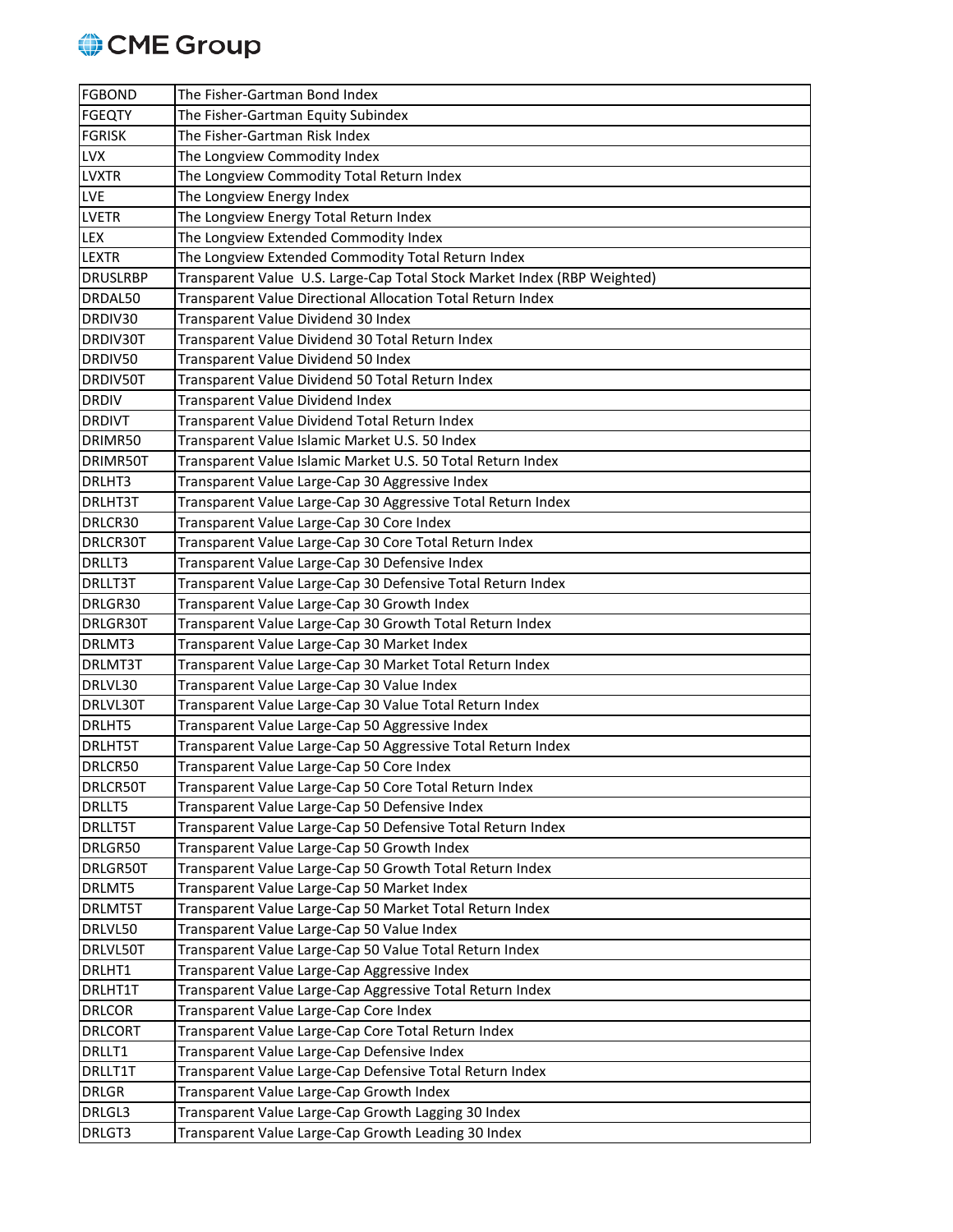

| <b>DRLGRT</b>   | Transparent Value Large-Cap Growth Total Return Index                                 |
|-----------------|---------------------------------------------------------------------------------------|
| DRLL30          | Transparent Value Large-Cap Lagging 30 Index                                          |
| DRLT30          | Transparent Value Large-Cap Leading 30 Index                                          |
| DRLMT1          | Transparent Value Large-Cap Market Index                                              |
| DRLMT1T         | Transparent Value Large-Cap Market Total Return Index                                 |
| <b>DRLVAL</b>   | Transparent Value Large-Cap Value Index                                               |
| DRLVL3          | Transparent Value Large-Cap Value Lagging 30 Index                                    |
| DRLVT3          | Transparent Value Large-Cap Value Leading 30 Index                                    |
| <b>DRLVALT</b>  | Transparent Value Large-Cap Value Total Return Index                                  |
| DRSML30         | Transparent Value Small-Cap 30 Index                                                  |
| DRSML30T        | Transparent Value Small-Cap 30 Total Return Index                                     |
| DRSML50         | Transparent Value Small-Cap 50 Index                                                  |
| DRSML50T        | Transparent Value Small-Cap 50 Total Return Index                                     |
| <b>DRSML</b>    | Transparent Value Small-Cap Index                                                     |
| <b>DRSMLT</b>   | Transparent Value Small-Cap Total Return Index                                        |
| <b>DRUSLRBT</b> | Transparent Value U.S. Large-Cap Total Stock Market Total Return Index (RBP Weighted) |
| <b>BANKA</b>    | Turkey Large Cap Banks Index                                                          |
| <b>BANKAR</b>   | Turkey Large Cap Banks Total Return Index                                             |
| USATB25         | USA TODAY e-Business 25 Index                                                         |
| USATC25         | USA TODAY e-Consumer 25 Index                                                         |
| USATI50         | USA TODAY Internet 50 Index                                                           |
| <b>VKSIP</b>    | Vontobel Klimaschutz Index (EUR)                                                      |
| <b>VKSIL</b>    | Vontobel Klimaschutz Index (USD)                                                      |
| <b>VKSIR</b>    | Vontobel Klimaschutz Total Return Index (EUR)                                         |
| <b>VKSIV</b>    | Vontobel Klimaschutz Total Return Index (USD)                                         |
| <b>WAEXP</b>    | World Alternative Energy Index (EUR)                                                  |
| <b>WAEXPD</b>   | World Alternative Energy Index (USD)                                                  |
| <b>WAEXPC</b>   | World Alternative Energy Index CW (EUR)                                               |
| <b>WAEXPDC</b>  | World Alternative Energy Index CW (USD)                                               |
| <b>WAEX</b>     | World Alternative Energy Total Return Index (EUR)                                     |
| <b>WAEXTD</b>   | World Alternative Energy Total Return Index (USD)                                     |
| <b>WAEXC</b>    | World Alternative Energy Total Return Index CW (EUR)                                  |
| <b>WAEXDC</b>   | World Alternative Energy Total Return Index CW (USD)                                  |
| <b>BIOXP</b>    | World Bioenergy Index (EUR)                                                           |
| <b>BIOXPD</b>   | World Bioenergy Index (USD)                                                           |
| <b>BIOX</b>     | World Bioenergy Total Return Index (EUR)                                              |
| <b>BIOXD</b>    | World Bioenergy Total Return Index (USD)                                              |
| <b>SOLEXP</b>   | World Solar Energy Index (EUR)                                                        |
| <b>SOLEXPD</b>  | World Solar Energy Index (USD)                                                        |
| <b>SOLEX</b>    | World Solar Energy Total Return Index (EUR)                                           |
| SOLEXD          | World Solar Energy Total Return Index (USD)                                           |
| <b>TIMBEXP</b>  | World Timber Index (EUR)                                                              |
| <b>TIMBEXPD</b> | World Timber Index (USD)                                                              |
| <b>TIMBEX</b>   | World Timber Total Return Index (EUR)                                                 |
| <b>TIMBEXD</b>  | World Timber Total Return Index (USD)                                                 |
| <b>URAXP</b>    | World Uranium Index (EUR)                                                             |
| <b>URAXPD</b>   | World Uranium Index (USD)                                                             |
| <b>URAX</b>     | World Uranium Total Return Index (EUR)                                                |
| <b>URAXD</b>    | World Uranium Total Return Index (USD)                                                |
| <b>WOWAXP</b>   | World Water Index (EUR)                                                               |
| <b>WOWAXPD</b>  | World Water Index (USD)                                                               |
| WOWAXPC         | World Water Index CW (EUR)                                                            |